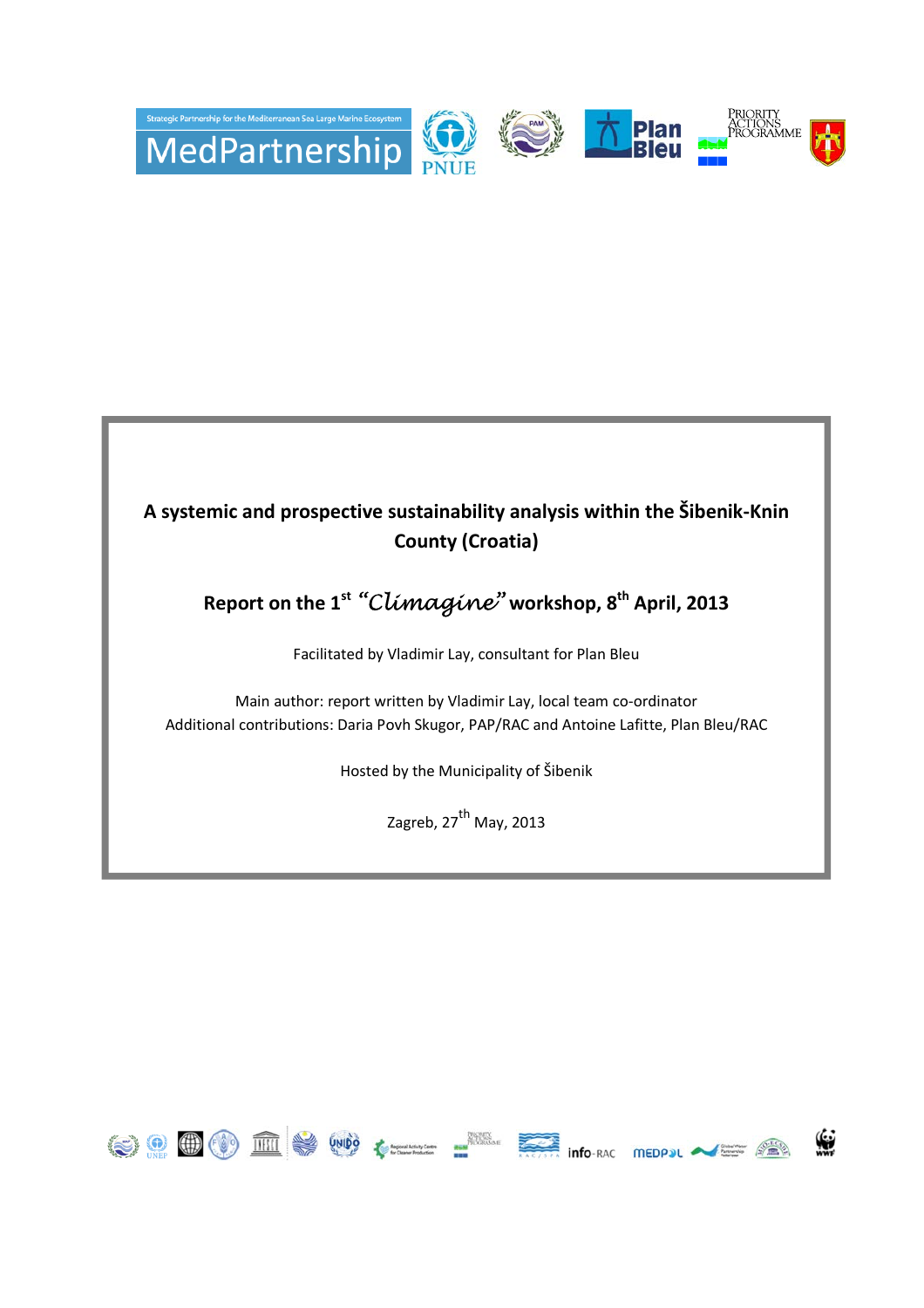

#### **Table of contents**

|    | II. Description of the assessment of environmental and socio-economic costs 6       |  |
|----|-------------------------------------------------------------------------------------|--|
|    | III. Objectives, expectations and pre-requisite of "Climagine" Workshop 17          |  |
|    |                                                                                     |  |
|    | a. Reconnaissance of the Šibenik-Knin County's coastal zone and eco-socio-system 10 |  |
| b. | The main drivers and priority issues selected by the stakeholders15                 |  |
|    |                                                                                     |  |
|    |                                                                                     |  |
|    |                                                                                     |  |
|    |                                                                                     |  |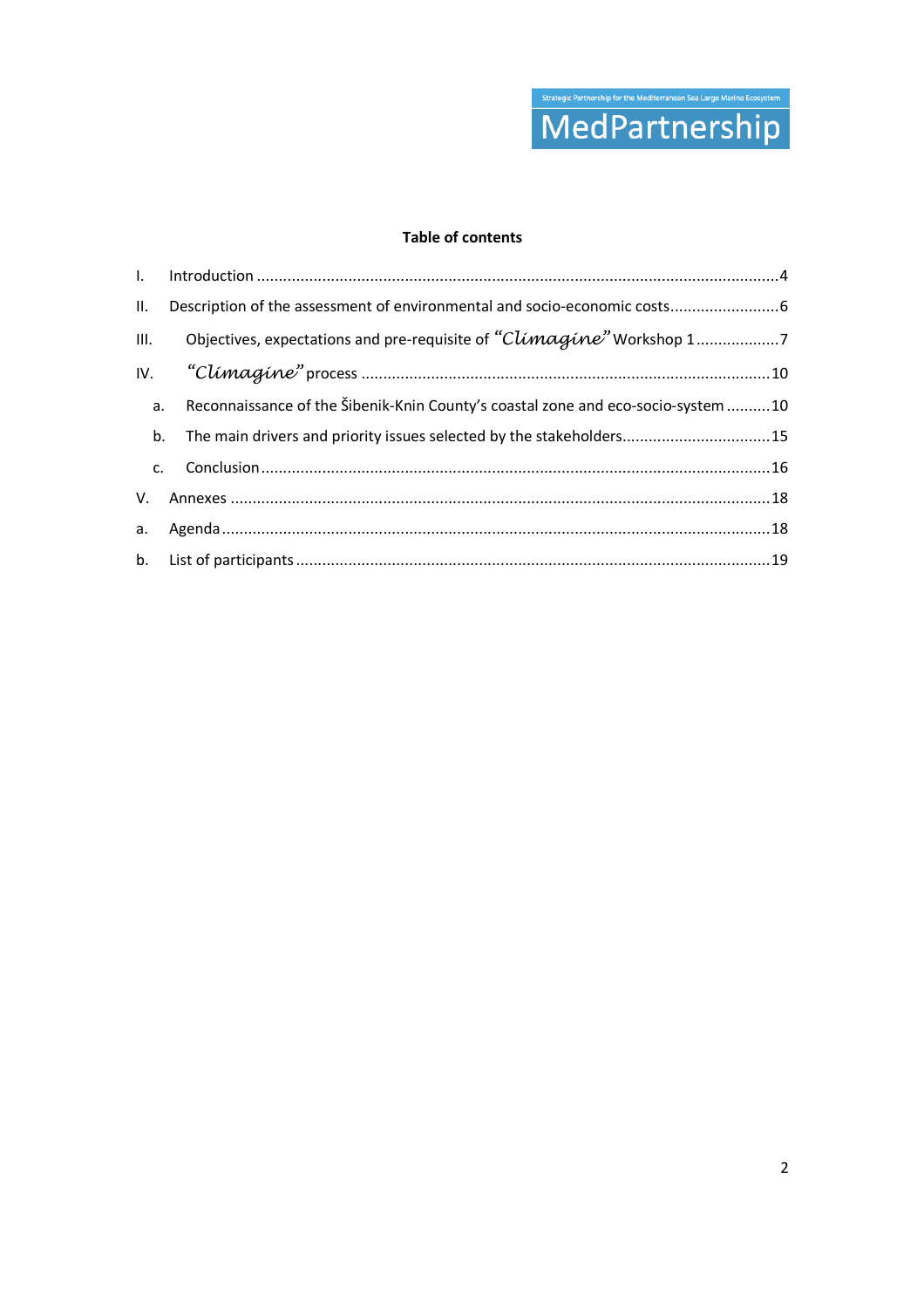# MedPartnership

#### **List of acronyms**

- CV&C: Climate Variability and Change
- DEDUCE: Développement Durable des Zones Côtières Européennes
- DIVA: Dynamic Interactive Vulnerability Assessment
- DPSIR: Drivers Pressure State Impact Response
- ICZM: Integrated Coastal Zone Management
- MSSD: Mediterranean Strategy for Sustainable Development
- NGO: Non-governmental organisation
- PAP: Priority Action Program
- RAC: Regional Activity Centre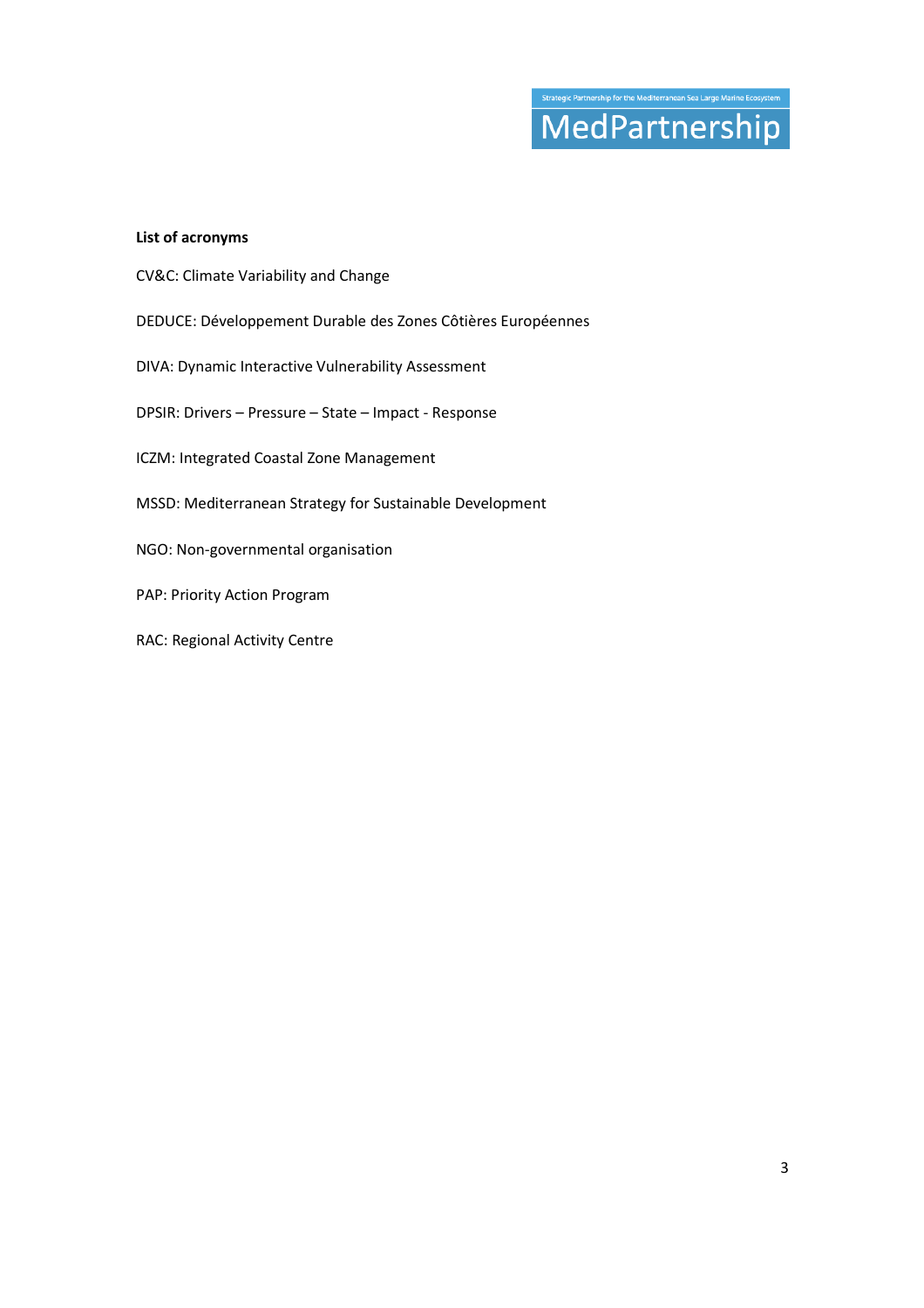#### **I. Introduction**

Within the framework of the regional project named "Integration of climate variability and change into national ICZM strategies", an additional part of the MedPartnership project $^1$ , an activity is focusing on the assessment of environmental and socio-economic costs of climate variability and change in a coastal zone. The results of this assessment will represent an input for the ICZM plan that will be prepared in a selected location. Plan Bleu<sup>2</sup> and PAP<sup>3</sup> RACs are in charge of this evaluation and are working together in implementing workshops. Plan Bleu offers its experience in the participatory process method<sup>4</sup> named " $\bm{Image}$ " in upgrading it into "Climagine". PAP/RAC offers its experience in working with the team who developed the DIVA model<sup>5</sup>, securing its downscaling to the local level and integrating these results into the ICZM Plan. Two demonstration cases have been selected for the socio-economic assessment: Tunisia and Croatia, while the local socio-economic assessment and an ICZM Plan will be prepared for the coastal area of the Šibenik-Knin County in Croatia. For local assessment of environmental and socio-economic costs, PAP/RAC engaged, in a separate activity to DIVA, a team led by Pr. Anil Markandya under the name of "Metroeconomica". The "Metroeconomica" team is working in close collaboration with a local team of experts, within the frame of the definition of the ICZM plan. The "Climagine" process provides the participation a part of the whole activity.

The first "Climagine" workshop was held in Šibenik on 8th April 2013. This workshop was facilitated by Vladimir Lay, Ph.D. Plan Bleu's consultant from Zagreb, Croatia, the author of this report.

A short evaluation was carried out in PAP/RAC the next day  $(9^{th}$  April) in Split, where a team meeting was held.

The local team coordinator and sociologist, Vladimir Lay, Ph.D. and Daria Povh Škugor, an expert from PAP/RAC, prepared the conceptual and methodological issues of "Climagine" during this two-day workshop in Plan Bleu-Sophia-Antipolis (France) on  $12<sup>th</sup>$  and  $13<sup>th</sup>$  March 2013. Mr. Lay's suggestion to conduct three workshops (the first one to define the main dimensions of problem, the second one to work on indicators and the third one to work on policies and conclusions), instead of two, as initially proposed by Plan Bleu, was accepted.

The preparation for this first "Climagine" workshop in Šibenik on  $8<sup>th</sup>$  April started three weeks before the event. All elements were carefully prepared; PAP/RAC engaged experts for the ICZM Plan and secured their input for the "Climagine" workshop; it prepared invitations and the agenda jointly with the County of Šibenik-Knin and identified almost 100 various potential stakeholders that were invited to the "Climagine" Workshop; the County of Šibenik-Knin e-mailed and posted invitations, together with the description of the project and

<u>.</u>

<sup>1</sup> http://www.themedpartnership.org/

<sup>2</sup> http://www.planbleu.org/indexUK.html

<sup>3</sup> http://www.pap-thecoastcentre.org/

<sup>4</sup> http://www.planbleu\_imagine

<sup>5</sup> http://www.diva-model.net/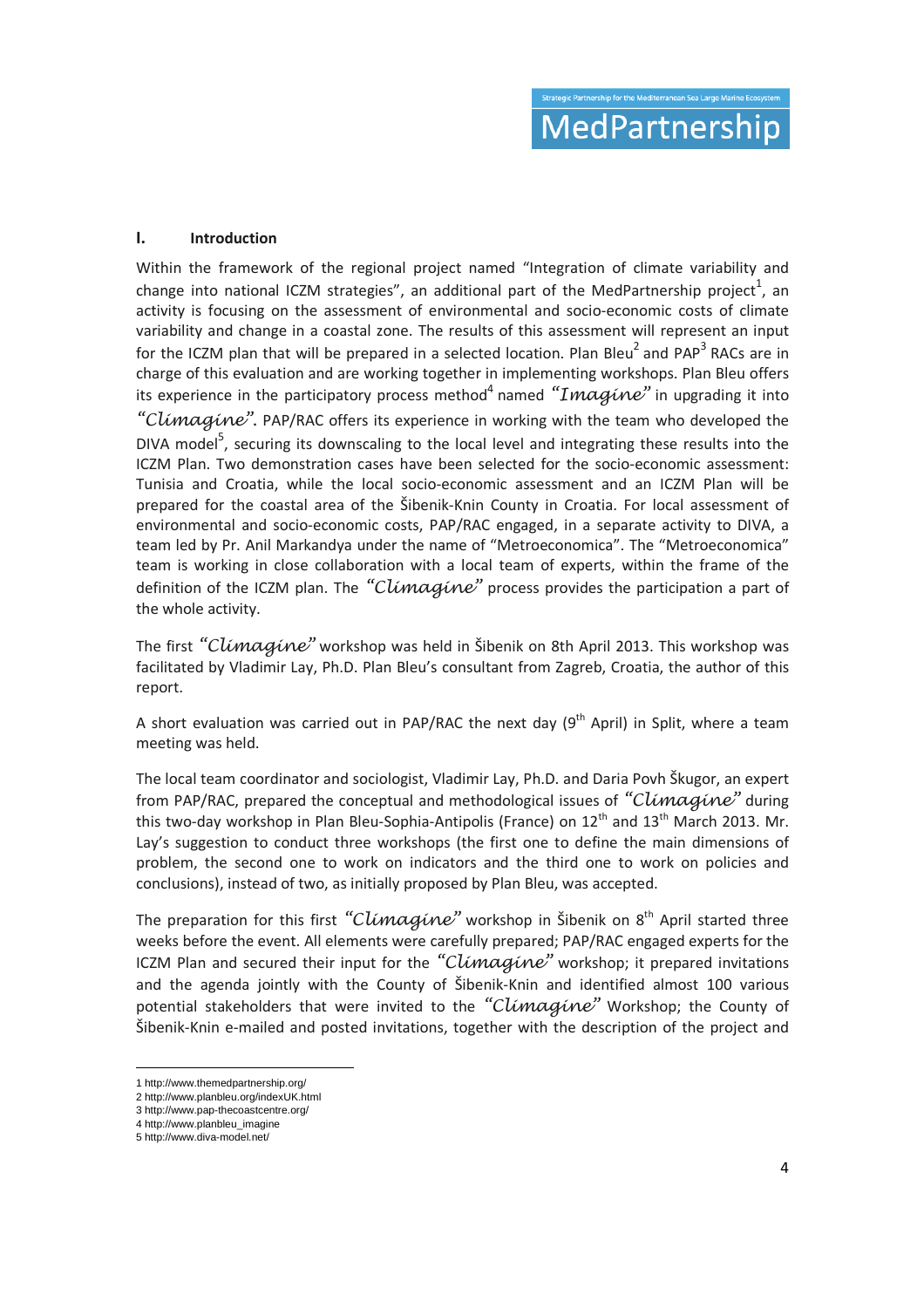the list of participants to all identified stakeholders, and secured the City Hall for the implementation of the "Climagine" workshop; the County and PAP/RAC phoned several of the identified stakeholders in order to secure their presence at the workshop.

After almost a month reserved for *post festum* impressions and reflections, as well as discussions with some PAP/RAC's experts and some representatives from civil society and the Šibenik Knin county administration, we can conclude that the first workshop successfully initiated motivation of local social stakeholders for climate change issues into the framework of the integrated coastal zone management in the Šibenik-Knin County.

The town of Šibenik and the Šibenik-Knin County have been affected by developmental and economic crisis issues, like the rest of the Republic of Croatia nowadays. "Social energies" and minds are focused on developmental problems. So, the fact that we attracted some 60 participants (2/3 of the invited participants) is very successful.

The issue of climate changes in the social context of the Šibenik-Knin county population, like in the whole of Croatia, is still generally a new one, even though we are in 2013. This workshop introduced locals to general issues of climate change and the need to meet these issues and problems at the local coastal level. The main dimensions of climate change influences in the local milieu of the Šibenik-Knin County (including several small islands) were *"imaginated",* discovered and defined in an initial way. A good foundation for the next (second) workshop where emphasis will be on indicators - was created.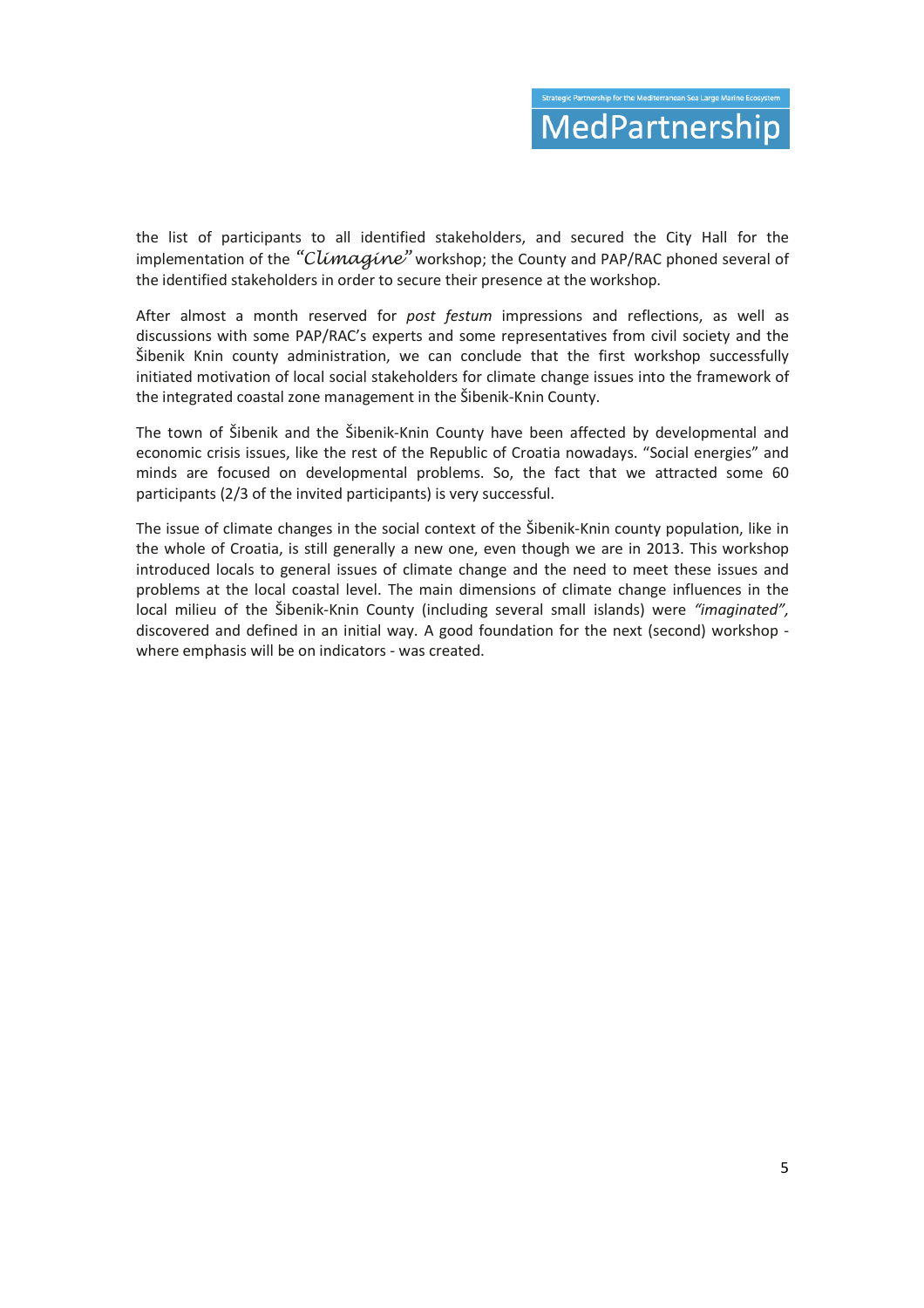#### **II. Description of the assessment of environmental and socio-economic costs**

DIVA, a globally renowned methodology selected for the assessment, is an integrated, global research model for assessing the biophysical and socio-economic consequences of sea-level rise and associated extreme water levels under different physical and socio-economic scenarios as well as by considering various adaptation strategies. In this project, DIVA will be applied at the national scale, assessing the impacts of gradual climate change in terms of sea-level rise, as well as coastal flooding, current and future climate variability in terms of extreme water levels. For coastal flooding, the current adaptation deficit will also be taken into account. This top-down approach will be supplemented with the bottom-up assessment of the environmental and socioeconomic costs at the level of the Šibenik-Knin County. Bottom-up assessment will build a database of vulnerabilities at the local level at a scale that the top down model cannot address and, based on that, it will look at a wider set of adaptation policies and measures, comparing them in terms of their costs and benefits as well as other indicators, such as equity, reductions in vulnerability, fiscal constraints etc. The bottom up analysis will also consider impacts that the DIVA model does not address, such as alluvial flooding, heat waves, impacts of climatic variability and change (CV&C) on infrastructure through subsidence, high temperatures, etc.

The assessment will be performed through the following steps:

|    | 1. Background and Introduction: Information on the areas being studied, the main<br>coastal issues addressed in the ICZM, history of preparation of the ICZM strategy<br>for the country and the local plans and expected climate vulnerabilities.                                              |
|----|-------------------------------------------------------------------------------------------------------------------------------------------------------------------------------------------------------------------------------------------------------------------------------------------------|
|    | 2. Climate scenarios for the country and the region, identifying the range of impacts<br>in terms of temperature, precipitation, extreme events etc.                                                                                                                                            |
|    | 3. Database: Main information that is available for adaptation planning for the area<br>concerned.                                                                                                                                                                                              |
|    | 4. The Top Down Component: Application of the DIVA model to the area of interest<br>and its use to identify the consequences of the climate variability on sea level rise<br>and coastal flooding and thereby on people, assets etc.                                                            |
| 5. | The Bottom Up Component: estimated impacts of the scenarios on people and<br>infrastructure via other pathways, such as drought, heat waves, alluvial flooding<br>etc.                                                                                                                          |
| 6. | Integrating the two approaches: introducing the local factors and vulnerabilities to<br>enrich the "Top Down analysis" and combining the results of that analysis with the<br>Bottom Up analysis to derive an overall picture of potential impacts and their<br>costs in the "do-nothing" case. |
|    | 7. Selecting adaptation options. Measures that can be taken to address the potential<br>impacts with information on costs, possible benefits etc.                                                                                                                                               |
| 8. | Summary of stakeholder consultations, where potential impacts and potential<br>adaptation actions are presented and discussed.                                                                                                                                                                  |
| 9. | Evaluating the adaptation options: costs and benefits, uncertainty, fiscal<br>constraints, distributional considerations, use of multi-criteria analysis, timing<br>considerations.                                                                                                             |
|    | 10. Financing the Program. Possible sources of finance and actions needed to mobilize<br>such funds.                                                                                                                                                                                            |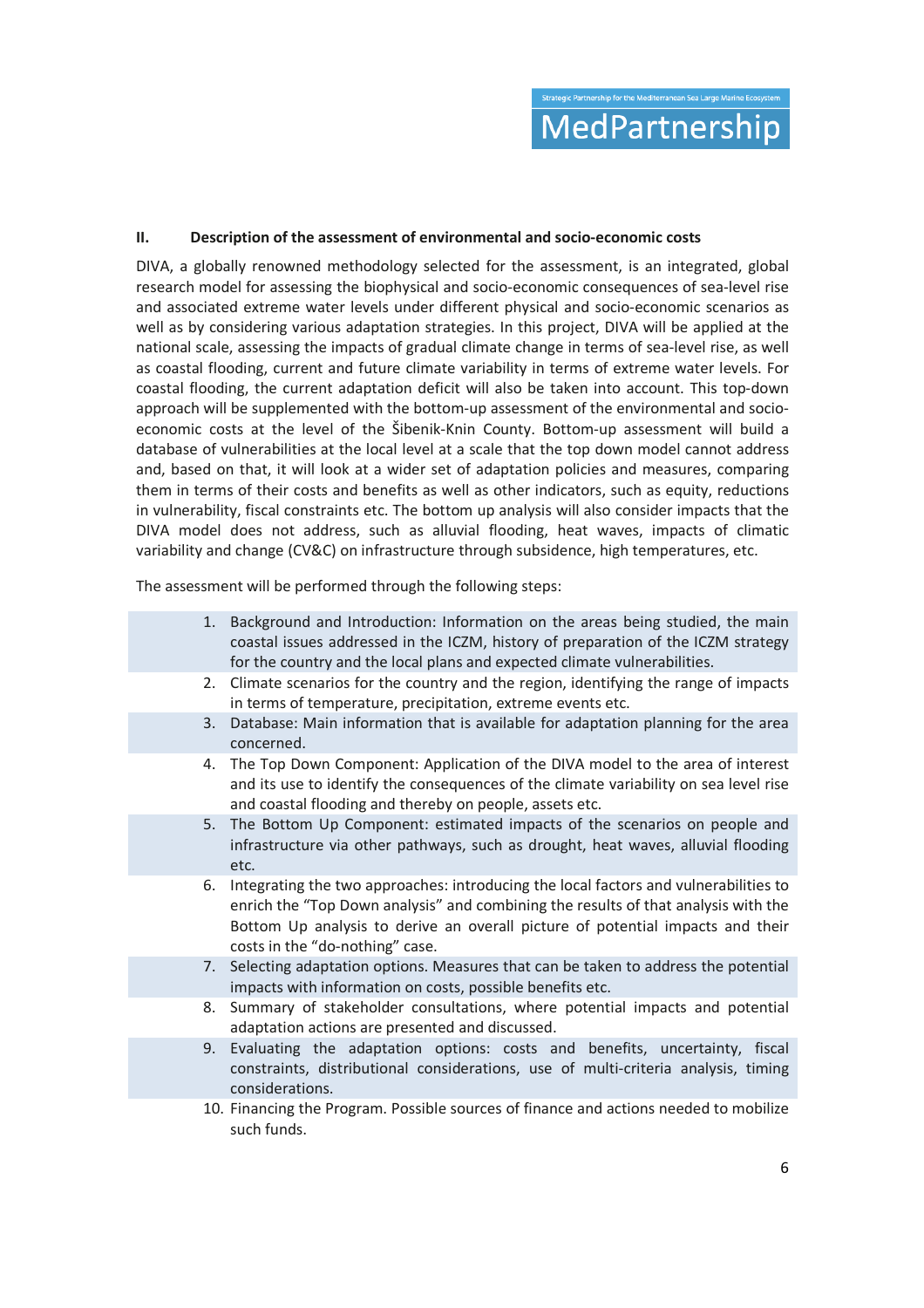The contribution of "Climagine" to the climate scenarios is represented by the following diagram:



Source: adapted by Anil Markandya, 2013.

#### **III.** Objectives, expectations and pre-requisite of "Climagine" Workshop 1

The main objectives of the **first workshop** – within the framework of the agreed model of three steps (or workshops) were:

- a. Developing an understanding of the context: territorial Šibenik-Knin County diagnosis: coast line, some part of the inland area, special zone: river Krka – "backyard" lakes and the estuary of the river Krka into the Adriatic sea, several small islands like Žirje, Prvić, Zlarin, Kaprije, Krapanj and part of the Kornati islands,
- b. Drawing "Rich Pictures" to identify priority issues in the coastal zone,
- c. Starting to prioritise the issues.

In order to clarify and remind us of the whole methodological concept of "Climagine" applied to the Šibenik Knin County, the objectives of the next two steps /workshops will be:

#### Second workshop: (scheduled for October 2013)

- a. Selecting a final core set of indicators related to issues,
- b. Defining their band of equilibrium,
- c. Using a matrix to rank issues and indicators,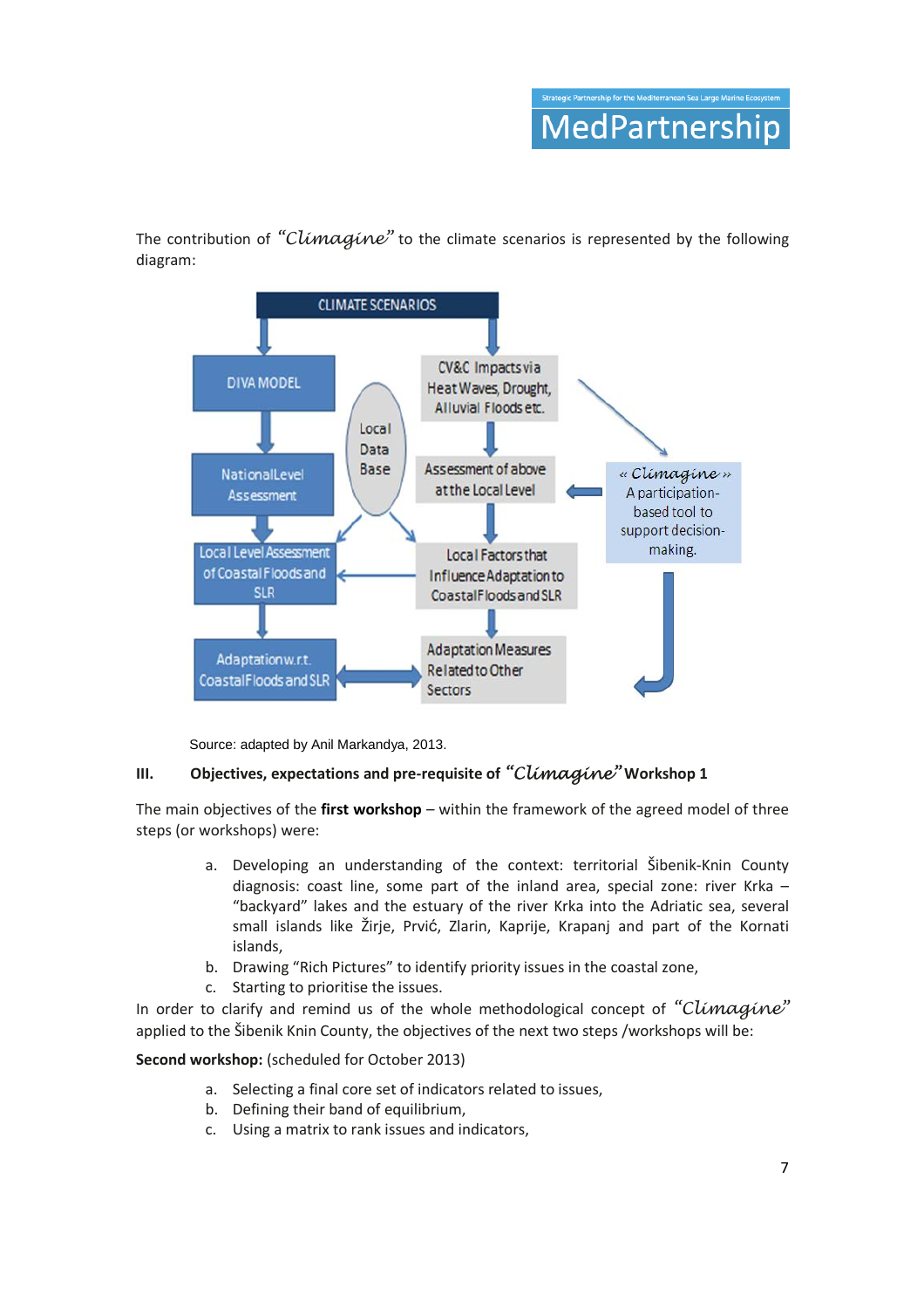d. Checking data available to populate indicators.

**Third workshop**: (expected by the end of 2013)

- a. Definition of the assumptions of scenarios and exploration through scenarios,
- b. Presentation and discussion of the results,
- c. Elaboration of recommendations and establishment of priorities for a local ICZM action plan.

We understand such timing and plan of steps are very useful and adequate for successfully introducing local stakeholders and participants in "Climagine" process.

Having experience with the low "social status of climate change issues in Croatia", we begin with the hypothesis that basic knowledge on the causes and consequences of climate change is also missing in the Šibenik-Knin County. We added an additional educational component about basic facts (causes, consequences, etc...) of climate changes throughout the world and in Croatia. This is not a part of the project, but we thought that it would be useful for general project objectives in the future.

Several copies of Mr. Lay's book "*Kap preko ruba Čaše*" and a DVD with a short documentary (18 minutes) titled "Climate changes story from Croatia" have been distributed in Šibenik<sup>6</sup>. In addition, books were promised to those who expressed an interest and left their contact addresses on the book wish list. The book was sent to these addresses in April 2013. In total, 21 books were donated. The interest of 21 persons from a group of 60 participants confirms our hypothesis that participants (1/3!) needed more information and knowledge concerning the issue. Participants without adequate knowledge on the basic issues of global climate changes cannot be productive at the local level, even if they understand local environmental issues.

All in all, 60 representatives from different institutions attended the workshop (91 letters of invitation were sent). 9 participants from different public services came to the workshop even though they were not formally invited! (For details see list of participants in annex 2.)

Structure of present representatives was like that:

<u>.</u>

| <b>Business sector</b>                                                 | 0              |
|------------------------------------------------------------------------|----------------|
| Europe Aid                                                             | 0              |
| Ministry of construction and spatial planning:                         |                |
| Towns and communes                                                     | 1              |
| National public institutions - "Croatian waters" and others            |                |
| Spatial planners                                                       | $\mathfrak z$  |
| Plan Bleu/RAC                                                          | $\mathfrak{p}$ |
| Presenters from two scientific institutions in Split                   |                |
| Local Island Boards <sup>7</sup> (local committee)                     | $2 + 1$        |
| Ministry of protection of environment and nature (Republic of Croatia) |                |

<sup>6</sup> This is the outcome of a previous climate change project financed by the EU Life 3 program in 2005 – 2007 and conducted by the NGO, Croatian Environmental Education Centre, Zagreb (founded in 1994) led by Mr Vladimir Lay.

<sup>7</sup> Nice detail: one person, an old man from the island, Prvić Luka, Mr. Blaž Renić, president of the Local Island Board (Mjesni odbor otoka Prvić) came at 8 o'clock in the morning and apologized as he had to be with his elderly wife in hospital.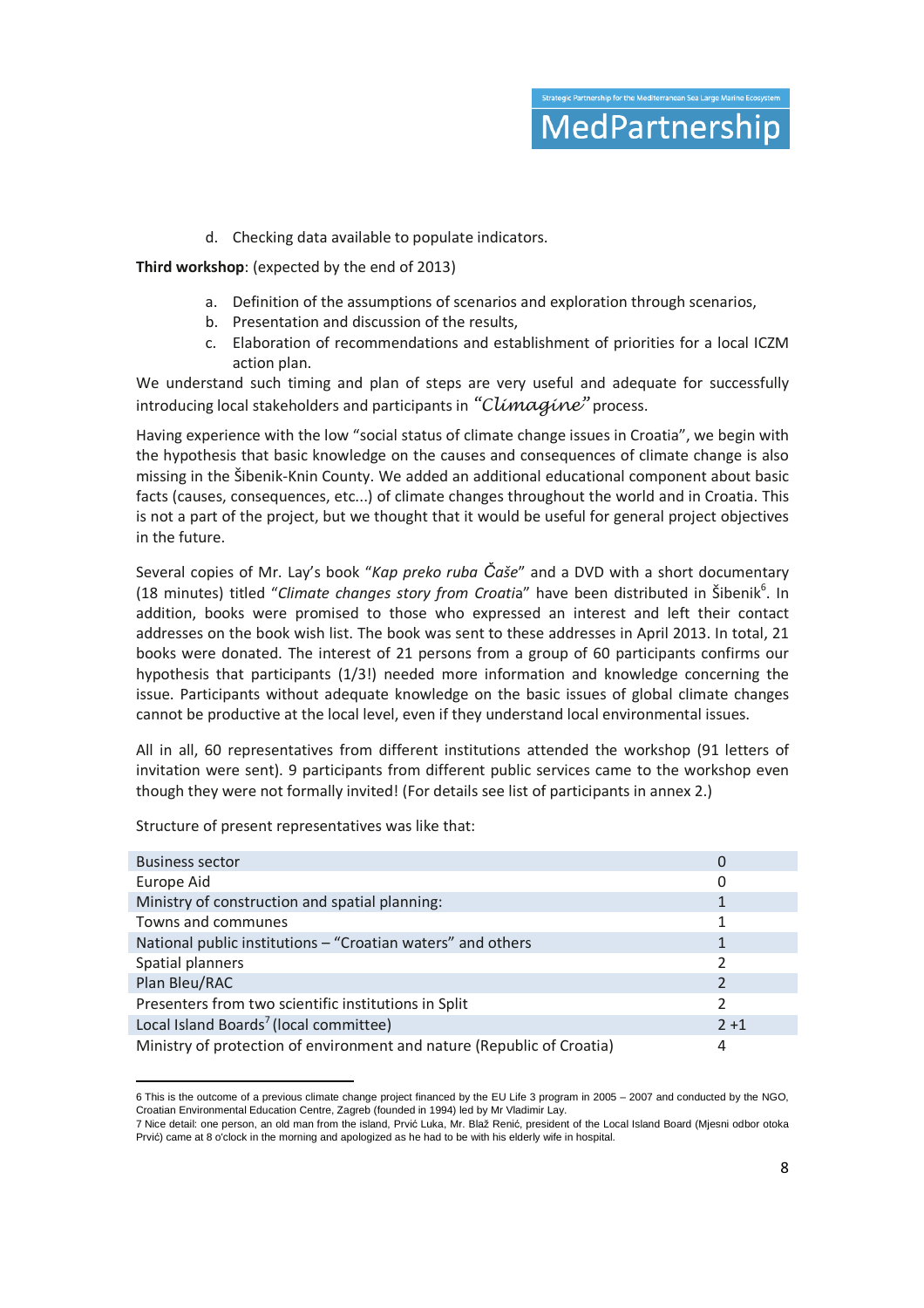## MedPartnership

| <b>NGO<sub>S</sub></b>                                                        | $\Delta$ |
|-------------------------------------------------------------------------------|----------|
| Public organisations (protection of environment and nature, health, tourism,) | 5        |
| Academic institutions (faculties and institutes)                              | h        |
| PAP/RAC                                                                       |          |
| Šibenik-Knin county administration - different sectors                        |          |

Additional participants who were not invited but attended:

| Šibenik-Knin county protection of nature institution        | Additional 2 (one is on the list of<br>invited participants).  |
|-------------------------------------------------------------|----------------------------------------------------------------|
| National public institutions - "Croatian waters" and others | Additional 2 (two are on the list<br>of invited participants). |
| Port of Šibenik office (Luka kapetanija)                    |                                                                |
| Hydrological Institute                                      | Ͻ.                                                             |
| Centre for public helping and saving (Šibenik)              | Additional 1 (one is on the list of<br>invited participants).  |

According to Mr. Lay, Plan Bleu's consultant, the relationship "invited – attended" is very positive because the participation rate was pretty high. If we compare the number of invited participants (91) with the number of representatives who came from the group of invited participants (50) or the total number of participants (60), we cannot avoid such conclusion.

For the additional persons (9), they mostly came from institutions that were on the list. Additional persons from those institutions also came, which we thought was positive. Regarding the Port Šibenik Office, although not invited, some representatives attended the workshop.

However, we noted some gaps regarding the list of invited / present participants. In our expert opinion:

- 1. The Port of Šibenik needs to be included on the invitation list;
- 2. Representatives from the towns of Šibenik, Vodice and Skradin (on the Krka River) were all absent; additional efforts have to be made to attract them to the next workshop.
- 3. The presence of some additional local NGOs has to be secured (for example Šibenski građanski forum or Argonauta).
- 4. Business sector should be invited with "stronger" type of preparation, including some sort of education on the reason for conceptual connecting of two issues "climate changes" and "business".

This data will help us to compile a new, more complete invitation list for the next workshop. A very important point is that this list – including some persons / institutions that were invited but did not attend - will be a basis for the establishment of a local team. Of course, a few of the most active persons (the facilitator made notes about this) at the first workshop will be invited to co-operate in the local team's work.

We declined doing this step in Šibenik at the first workshop held on 8<sup>th</sup> April 2013, as there were local elections in Croatia on  $19^{th}$  May, plus second circle on  $2^{nd}$  June. All normal decision-making processes (DMP), developmental steps and processes in towns, communes and counties, including the Šibenik-Knin county area, are somehow stopped at this period of time.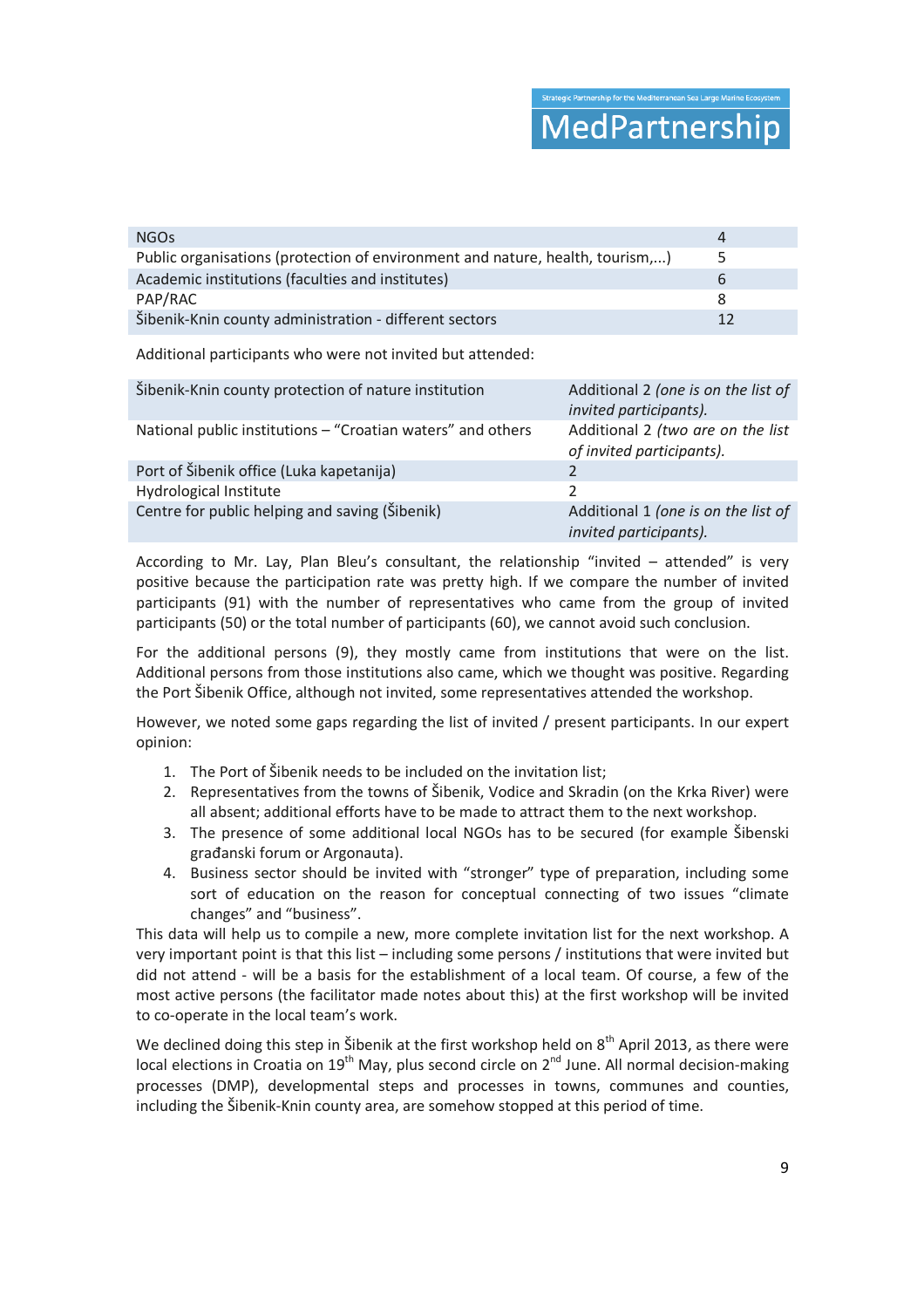New or old DMP teams are expected to be elected. After the second round of local elections (2nd part of June), we will be able to establish a local Šibenik-Knin county team. This will occur in June 2013. This date should be decided by PAP and Plan Bleu RACs. The same process should hopefully be followed with the date of the second workshop in October 2013.

To conclude this part of the report, it can be said that the organization and motivation of participants were very good. Nevertheless, the list of participants needs to be slightly improved; some persons have to be more motivated to come over. First of all, business people and representatives of the towns of Šibenik (including Port Šibenik), Vodice and Skradin need to be present at these workshops. Another observation is that the participation of NGOs needs to be improved, even though a representative of the NGO "Sunce" attended.

The local team has a good human resource base and it will be consolidated after the local elections.

#### **IV.** "Climagine" **process**

#### **a. Reconnaissance of the Šibenik-Knin County's coastal zone and eco-socio-system**

At the first workshop that lasted the whole day, introductory words were spoken by Mr. Pauk, Šibenik County's Prefect, Ms. Škaricic, PAP/RAC's Director and Mr. Lafitte, program officer from Plan Bleu RAC.



*Introductory words, Šibenik, 8th April 2013.* 

This introduction was followed by a presentation of the "Climagine" methodology and process by Mr. Lafitte. Then, four expert presentations followed: two by Mr. Trumbić on ICZM Protocol and the general main issues of CVC, one by Mr. Vilibić on CVC in Croatia and one by Mr. Margeta on water management and coastal infrastructure in the coastal zone of the Šibenik-Knin County.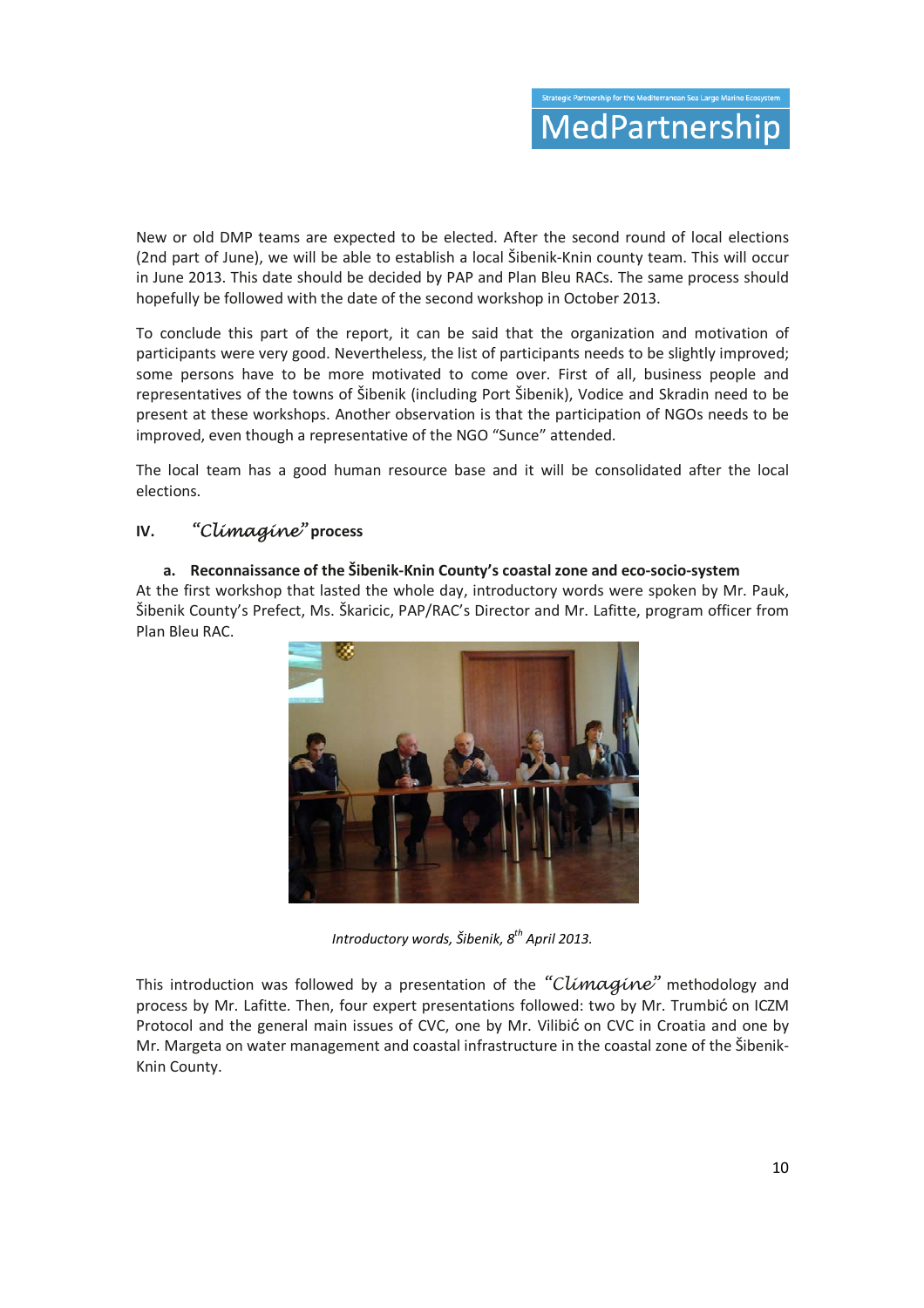## MedPartnership



*Mr. Trumbic Mr. Vilibic Mr. Margeta* 

It was a very good and useful way of educating and providing participants with scientific data and expert opinion regarding climate change and possible influence on the coastal zone. The Šibenik coastal zone was defined through discussion with participants.

The panel discussion was fruitful. Around 10 participants took active role in discussion. A lady from Šibenik University put focus on the problem of drinking water in future times. Also, she invited participants () on being careful about preserving small numerous carst fields in Šibenik-Knin county area.

The representative of the County office of the National protection and rescue directorate pointed out the high value of the Initial Spread Index (a numeric rating of the expected rate of fire spread) for the Šibenik Knin County. In addition, he reminded the participants that global warming and climate changes will make things worse for the County's forests areas, including very valuable forests in coastal zones.

The representative of the Ministry of Environmental and Nature Protection informed other participants that the new "Coastal and Marine Strategy for Croatia" will be articulated till the end of year 2014 and climate changes aspects will be taken into account. Ministries are now in the process of collecting "zero state" data.

Two persons from the small islands of Šibenik archipelago put accent on how neglected these islands are and the problems they face for everyday's life because of the Šibenik-Knin County "government". They told "we shall not die from climate changes; we shall die from our administration system and its passivity concerning small island problems." The last five years, the level of sea rose, making numerous small damages in small ports - on boats, roads etc.

A local businessman from Island Žirje told that no organic economy on island exists anymore, a small number of people lives permanently on island Žirje (registered 132, present permanently around  $80 - 100$ ). In the past, there was a rich activity of collecting and exporting medical herbs. Many natural resources are still there, but no enterprising activity. For example, special sort of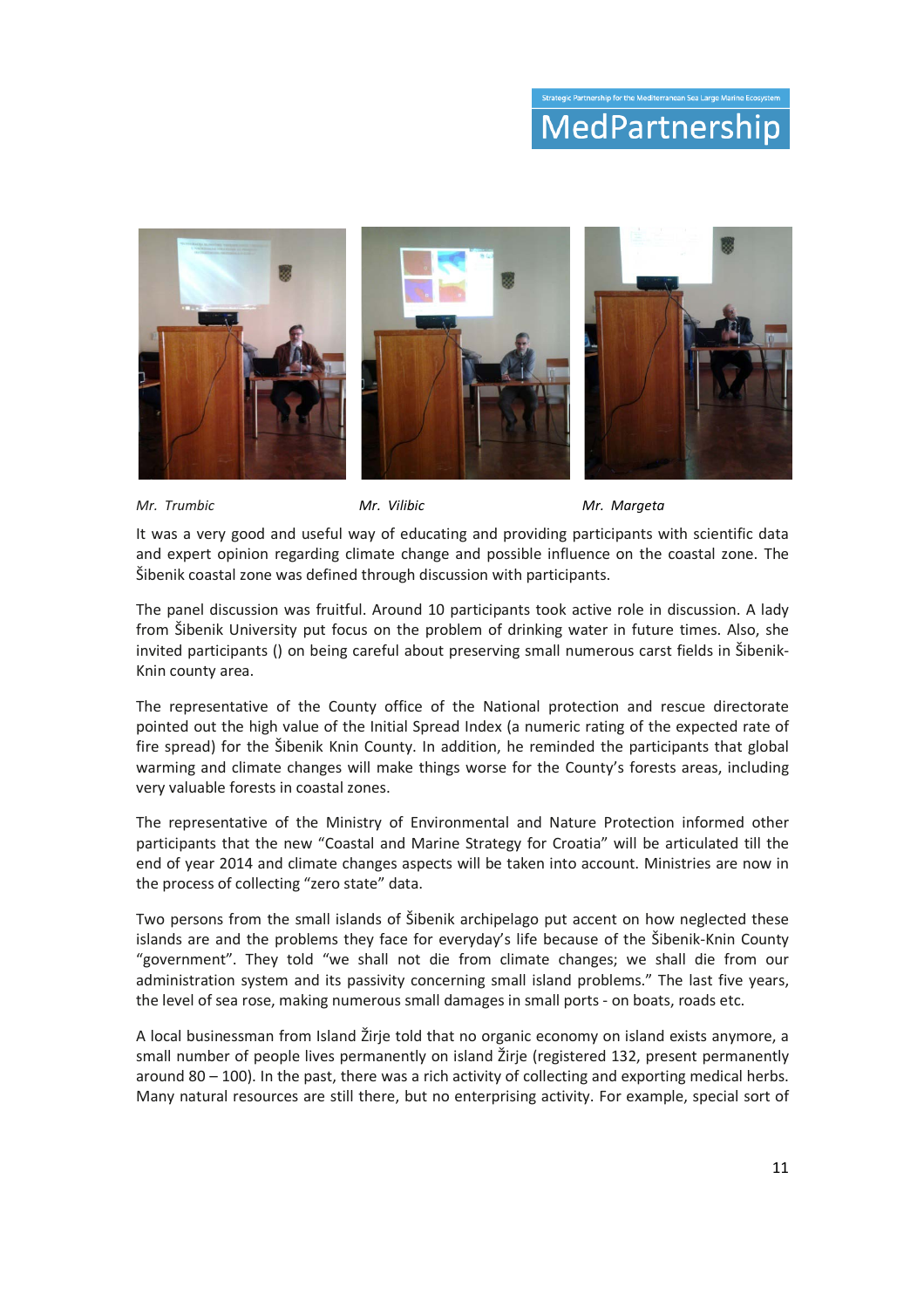Žirje plum (food), wild animals (hunting), olives, grapes, wild growing medical herbs, etc. No fishing ship on island, when there is lots of fish around!?!

NGO "Sunce" presented their activities on protected nature area field in Šibenik-Knin County. Stakeholders' discussions highlighted that the influence on local biodiversity was an important missing issue on the first workshop.

We suggested to present this issue at the beginning of the next workshop. We think that some participants, people from the National park Krka and from a Polytechnic in Šibenik (Tanja Radić plus an NGO "Sunce") can help in this area.

After this part of the workshop and a coffee break, participants were invited by the facilitator Mr. Lay – after "warming up" these 60 participants with developing some sort of familiar relation towards new issues of climate change – to try to recognize and define the main issues concerning climate changes in the coastal area of Šibenik. Discussions were good and more than 10 participants took part. Details were noted and will be used for preparing the second workshop to pre-define indicators of climate change in the Šibenik coastal zone.



*"Break the ice" session moderated by Mr. Lay, Plan Bleu's consultant.*

*The floor was given to participants to express their opinions about issues in the county.*

After lunch, work continued in four working groups with 10-12 participants in each. One participant from PAP RAC / NGO / Ministries / Universities / Planning institutes / Biologists / Fishermen, etc. took part in each group. A general observation is that a few local socioeconomic representatives attended the workshop, but that there were more institutional representatives.

Plan Bleu led one group; the other three were led by PAP/RAC experts. The process in each group was, first of all, a round table to introduce them, and then Plan Bleu's consultant explained that they have to discuss the issues of the territory, start to fix priorities and draw the system complexity following their own instincts and experiences. In small scale influence of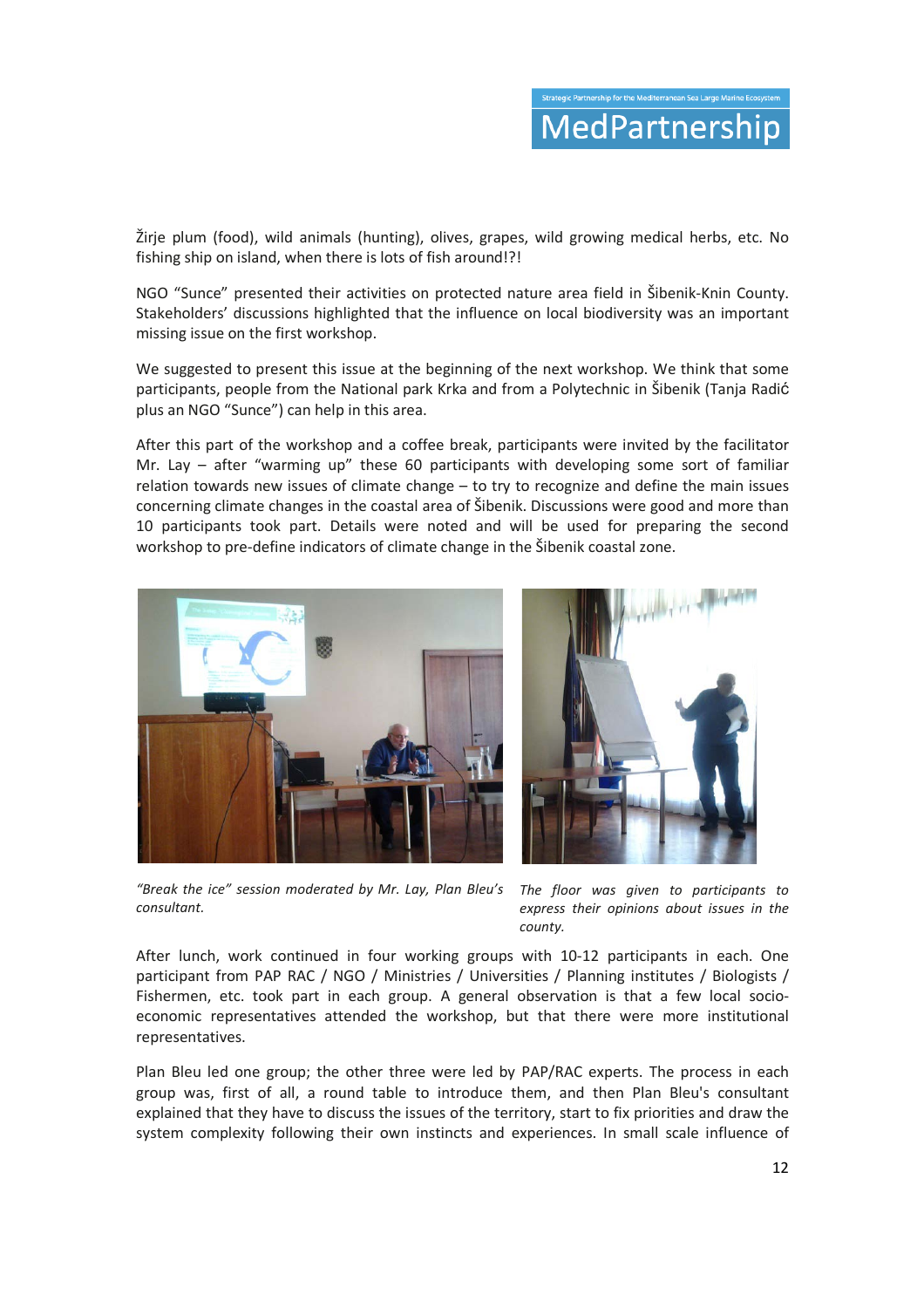# MedPartnership

climate changes are already present in coastal ŠIbenik-Knin County zone. It is the fact which will help "Climagine" process to be fruitful on the next workshop.



*Working group sessions in order to draw "rich pictures".* 



"Rich pictures" were created using sheets of white paper and colour pencils. These working sessions lasted an hour and presentations lasted for 45 minutes. In two of the groups, a big drawing with a map of the whole area was presented (see pictures 1 & 2 below) and two other groups presented textual descriptions (see pictures 3 & 4 below).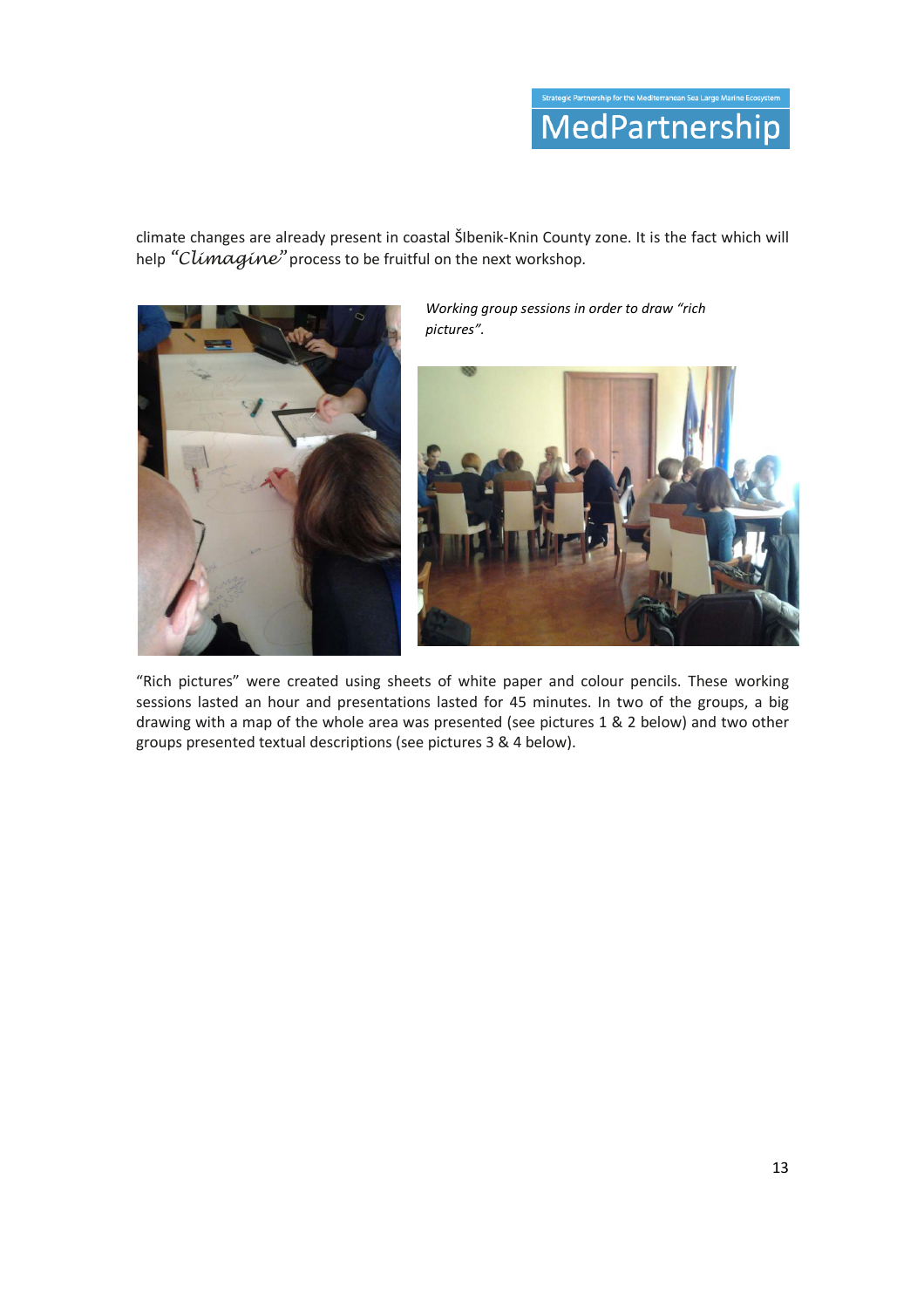## rship for the Mediterranean Sea Large Marine Ecosy MedPartnership



*A "rich picture" from group 1. Drawings and texts A "rich picture" from group 2. Schematization of* 



*the Sibenik-Knin County with texts and drawings*.



*A "rich picture" from group 3. Only text with a list of priorities*



*A "rich picture" from group 4. A table with 4 columns: sector/ consequences/ areas/ solutions.*

All these texts and drawings are in the PAP/RAC's archive in Split, Croatia.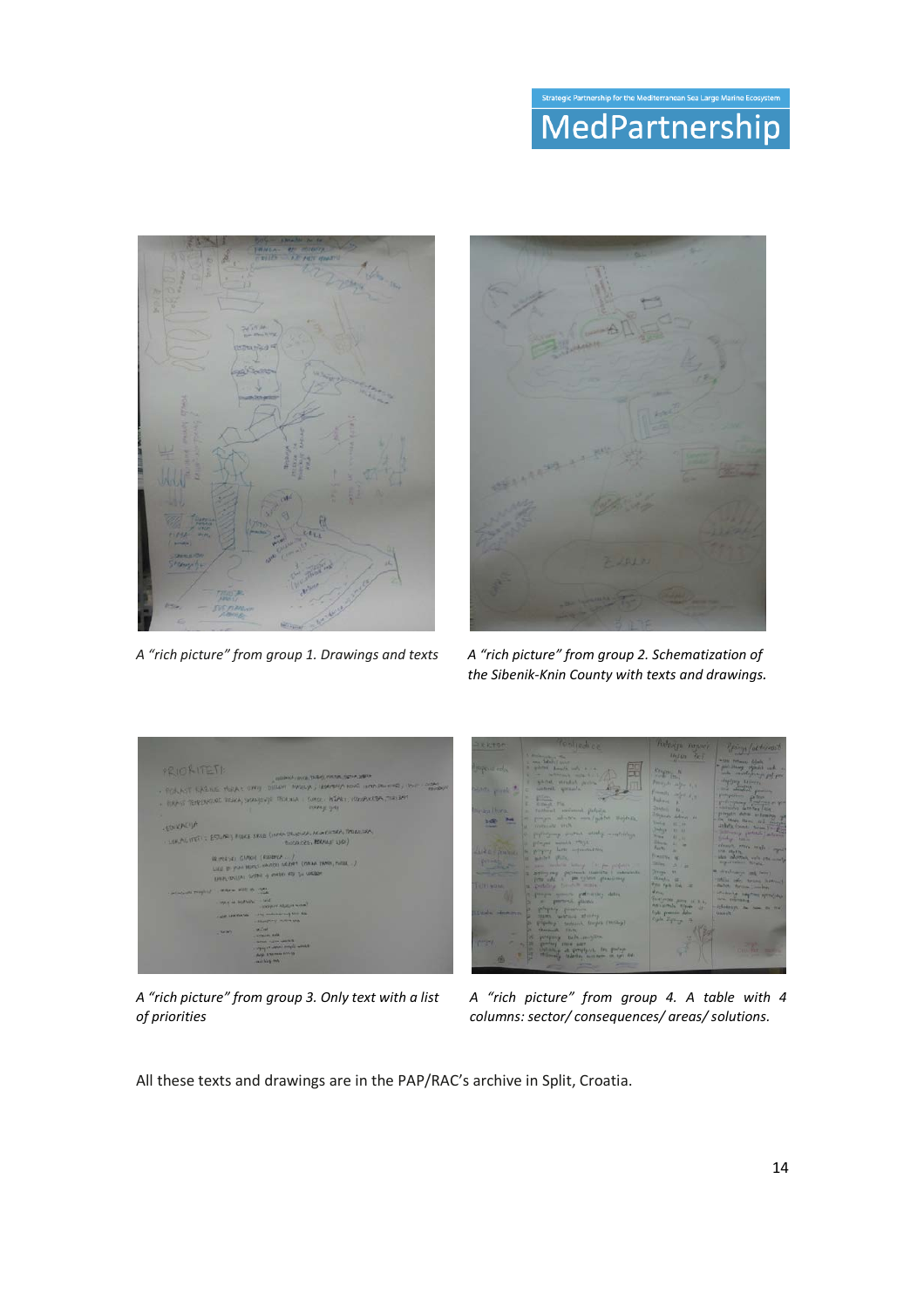With regard to the eco system of the river Krka, estuary and bay, Šibenik city plus several islands were described in detail. People from small islands described their current concerns and possible problems in future.

All in all, the rising sea level and many other delicate consequences of that process on peoples' working activities, living conditions and lifestyles / being near the coast are clearly recognized by participants. The main dimensions and issues were defined.

#### **b. The main drivers and priority issues selected by the stakeholders**

The first workshop's goal was to recognize and define the main dimensions as well as influences of climate change on the coastal zone in the Šibenik-Knin County. It was decided not to prioritise these issues at the first workshop. This was decided by Mr. Lay, the moderator of "Climagine". His evaluation, based on his experience as a Croatian sociologist, researcher of climate changes and moderator/facilitator of "Climagine" public participation process, was that people from the Šibenik-Knin county were not familiar with these issues and that they should be given an opportunity to think about them. It was decided that they could present some proposals on the priorities at the second workshop.

The main activities and social stakeholders / drivers which will be "touched" in some way, more or less with the consequences of climate changes are:

- $\triangleright$  Tourism (navigation at sea, beaches, objects near sea, etc.;
- Agriculture & activities concerning biodiversity (water level for flora and fauna / hunting / cultivating medical herbs etc);
- $\triangleright$  Aquaculture (shell cultivation, fishery, etc.) Cultivation of shells is very active in all this area;
- $\triangleright$  Security:
	- elements of risk in the whole area - fires are very frequent in summer time;
	- -"Heat waves" in summer can be dangerous for inhabitants and animals.
- $\triangleright$  Increasing salinity of water in this area, where the river Krka and sea water mix is a special issue that harms species.
- $\triangleright$  Traffic at sea and near / around sea zone:
- $\triangleright$  Infrastructure especially water supply system, sewerage / waste water management in the town of Šibenik and in all settlements in the coastal zone of Šibenik-Knin County;
- $\triangleright$  Factory and firms pollution issue, in city of Knin, near the Krka river, is important but there is a need to define the nature of pollution. According to a participant, there is no filter in the factory (metal production).
- $\triangleright$  Lake eutrophisation is an issue due to too many inputs and wastes from the city of Knin.
- $\triangleright$  All industries and businesses (like banks, insurance companies), which come in direct or indirect contact with the consequences of climate changes.
- $\triangleright$  The rise of the sea level is not really a dramatic issue in Croatia in terms of erosion because it is a rocky coast. Nevertheless, it is important since most of the human settlements and tourism infrastructure, as well as the rich historical heritage, all are located very close to the coastline. In addition, dikes degradation, coastal infrastructure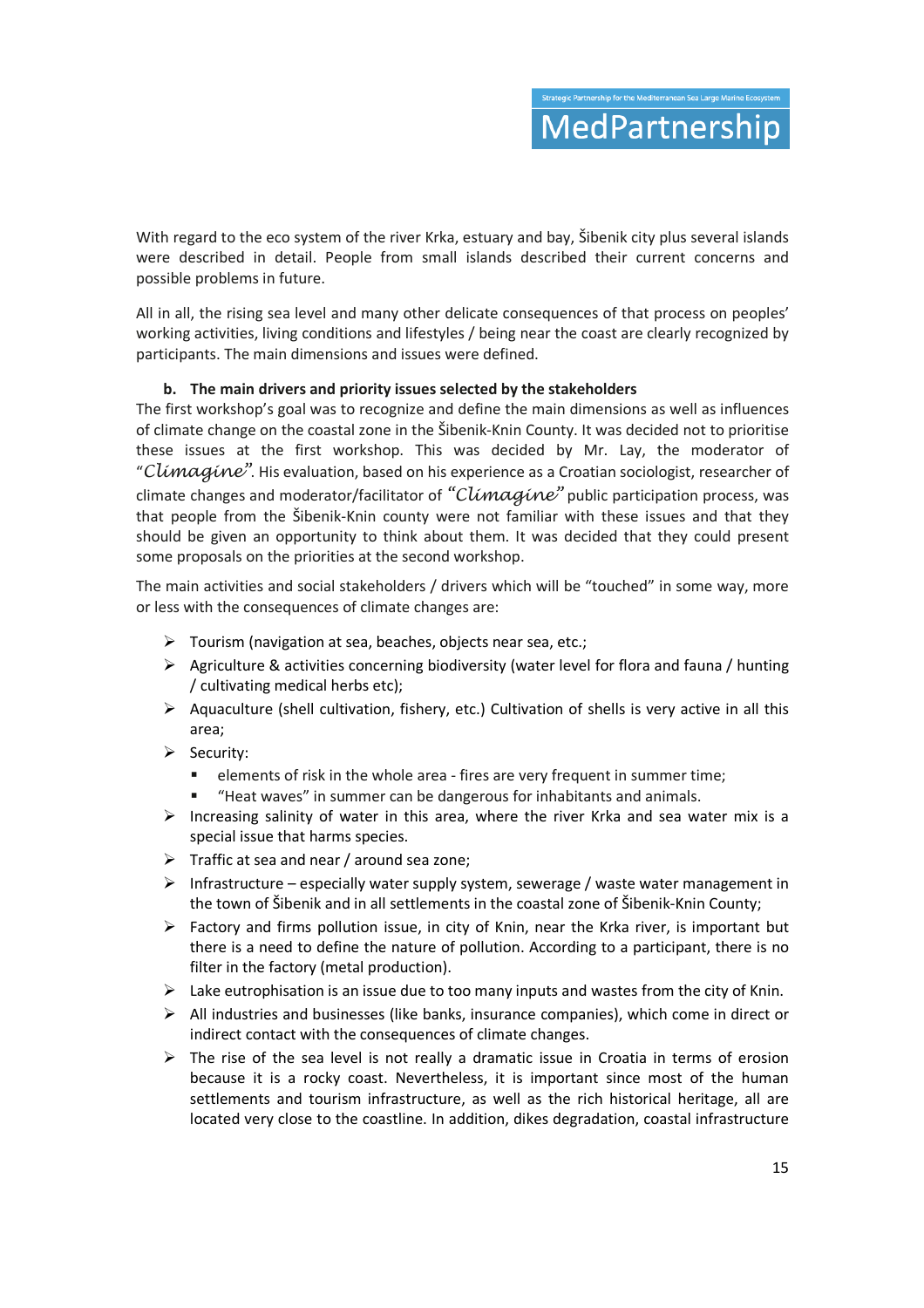degradation and flooding are all significant threats to the coastal zone. The whole estuary area and coastal zone of the Šibenik town bay is very delicate with regard to the sea level rise, including the islands. For example, a participant said "If the sea level rises, we will have a problem to host ferries on quays on islands".

- $\triangleright$  Moreover, sources of drinking water for almost the entire county can be jeopardized with a rising sea level.
- $\triangleright$  Local economy on islands: currently, it has been noted that local inhabitants are moving to the mainland even though there is a potential for development on islands. For instance, inhabitants could grow some fruits, raise free range wild chickens ...

To establish the whole and complete list at this moment is impossible. It is necessary to know more about climate changes and newest data (see draft of IPCC year 2013 Report). In addition, it is necessary to access every corner and hidden part of the coastal zone of this county's territory. It is necessary to imagine climate and make a draft of problems of everyday life and work for people.

#### **c. Conclusion**

The main issues and dimensions of influence of climate changes are recognized and defined. The next steps are to make priorities and to select indicators for all important influences. This is the task for the next workshop, which should hopefully take place in October 2013. Thorough preparations should start at the beginning of October 2013, but some work has to be carried out by the local team until the second workshop.

In June 2013, after the local elections, the local team should be established. Several interviews should be realized before that to explore the capacities and motivations of people. Daria Povh Škugor<sup>8</sup> from PAP/RAC and Vladimir Lay (engaged by Plan Bleu) have made arrangements about this.

In addition, regarding the scoping report prepared by experts (Mr. Trumbić, Mr. Vilibić and Mr. Margeta), it has been agreed that they have to concentrate their conclusions on the Šibenik-Knin county coastal area, with relevant and concrete examples of how climate variability and change should be described in the ICZM plan. It could be, for instance, focused on three or four hotspots in the area of the county which need to have special attention. It would be useful to use the following process:

Main issues  $\rightarrow$  DPSIR<sup>9</sup> framework to describe each one  $\rightarrow$  indicators to measure them.

During "Climagine" workshop 2, discussions will have to allow stakeholders to accept the final core set of indicators. Special attention will be made to select a rational list of indicators. This preliminary list will have to be discussed and selected by a method (for instance RACER $^{10}$ ) before moderating workshop 2 with stakeholders.

So, during this second workshop, discussions could be focused mainly on the band of equilibrium for each indicator, but the list of indicators has to be prepared in advance from the

<u>.</u>

<sup>8</sup> Program officer, PAP/RAC, Split.

<sup>9</sup> http://enviro.lclark.edu:8002/rid=1145949501662\_742777852\_522/DPSIR%20Overview.pdf

<sup>10</sup> http://www.sei.se/eipot/resources/EIPOT-RACER-evaluation-framework-final-07Oct08.pdf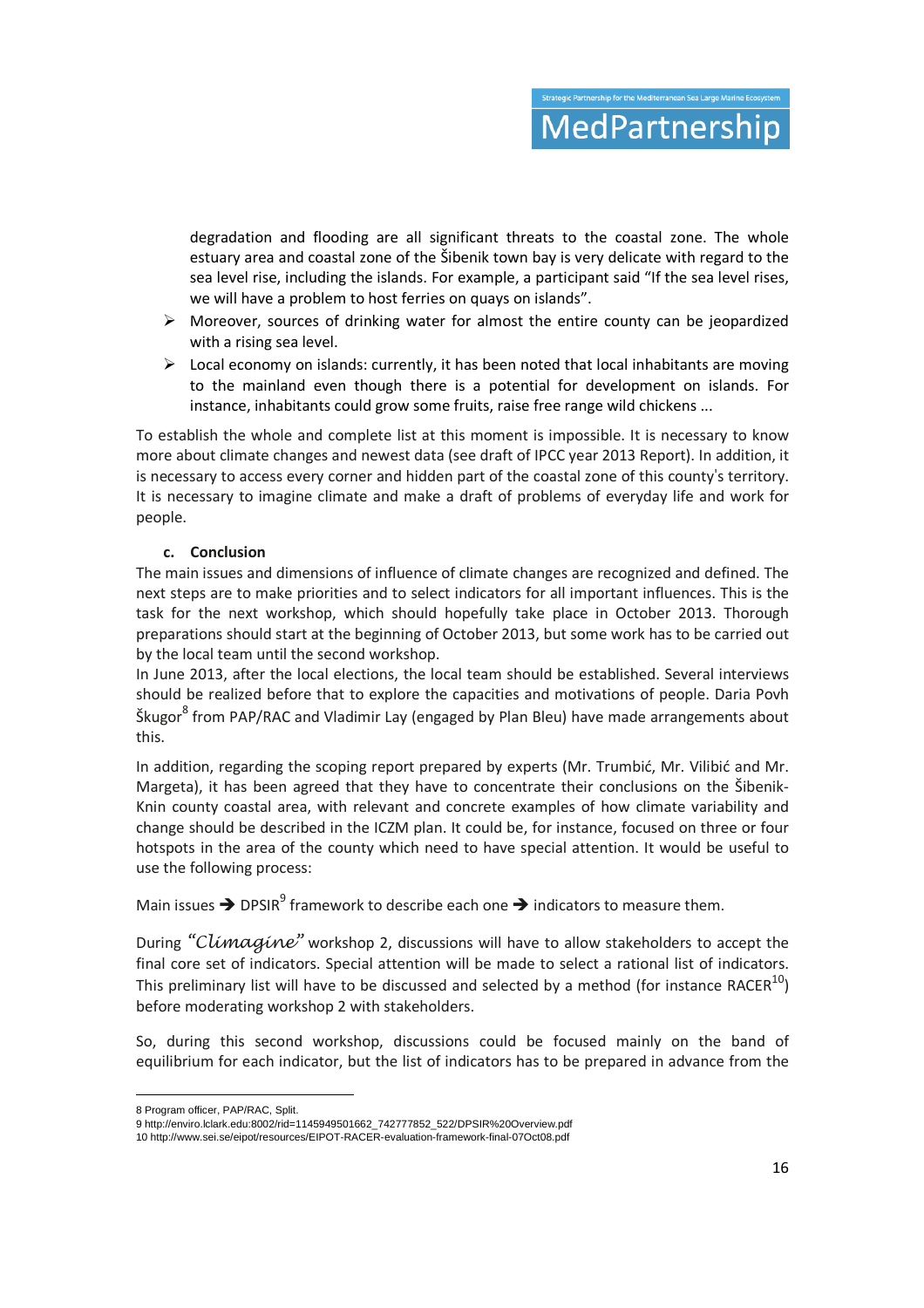existing list of indicators based on PEGASO EU-FP7 project factsheets, MSSD list of indicators, DEDUCE project, Plan Bleu's lists of indicators, lists based on the experience of Coastal Area Management Programs implemented between 2000 and 2013,...).

With regard to the number of indicators, generally it is common to have two or three indicators for each issue, but this depends on the importance of the issue. For example, for two or three of the most important issues emphasized during the first workshop of "Climagine", we could have more indicators.

Moreover, in order to define the band of equilibrium, an important factor is to consider the level of knowledge of the experts who attend the meeting. Certain persons could be expert in a specific field and could give their expertise to define the most suitable value for the indicator concerned or, if it exists, they will use the value of international standards.

To conclude this focus, for the second workshop we should proceed as follows:

- Presenting the priority issues coming from the "Rich Pictures";
- Explaining with precision what is an indicator, the selection method for them;
- Providing materials to the stakeholders: the list of indicators, the matrix to show issues/indicators,..
- Finally, taking into account influence of climate change on local biodiversity in the coastal zone of the Šibenik-Knin county. This topic should be introduced at the second workshop.

Last but not least, as already mentioned, the list of invited participants has to be slightly modified. Indeed, some institutions and people should be added. On the other hand, regular contact is important for the success of the second workshop; people have to be motivated by mails and calls. They have to feel that their regular attendance is necessary for the success of the whole process.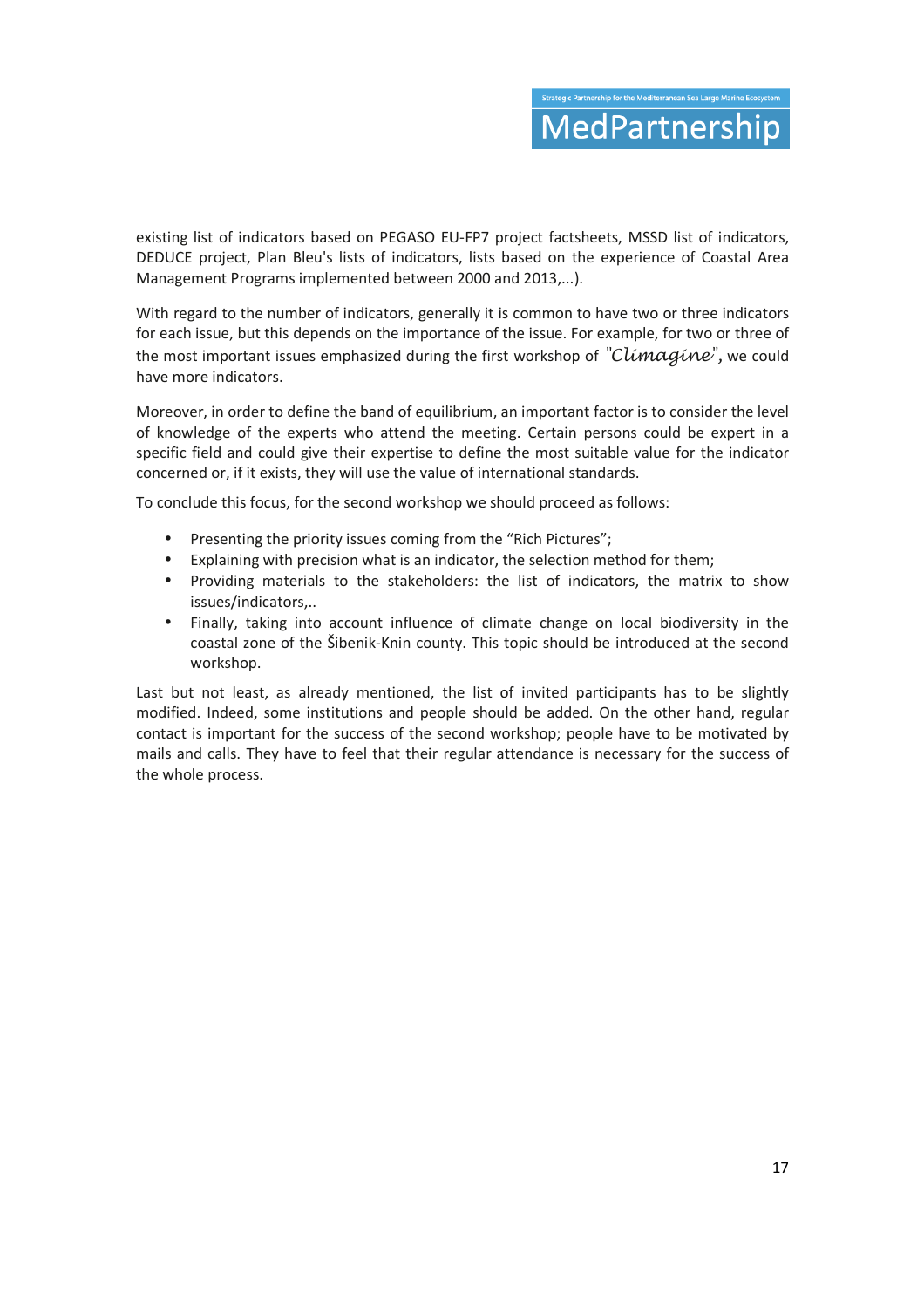# Strategic Partnership for the Mediterranean Sea Large Marine Ecosystem<br>
MedPartnerShip

#### **V. Annexes**

**a. Agenda** 

## "Climagine" 1

**8 April 2013 Town Hall, Šibenik**

#### **PROGRAMME**

|                              | 08:30 - 09:00 Registration of participants                                                                          |
|------------------------------|---------------------------------------------------------------------------------------------------------------------|
|                              | 09:00 - 09:10 Opening of the workshop and welcome address (Mr. Goran Pauk, President of<br>the Šibenik-Knin County) |
| $09:10 - 09:20$              | Welcome address (Ms Višnja Grgsović, Ministry of Environmental and Nature<br>Protection)                            |
|                              | 09: 20 - 09:30 Welcome addresses (Mr Antoine Lafitte, Plan Bleu and Ms Željka Škaričić,<br>PAP/RAC)                 |
| 09: 30 - 09:40               | Introduction to "Climagine" (Mr Antoine Lafitte and Mr Vladimir Lay)                                                |
| 09:40 - 09:55                | Presentation of the project (Mr Ivica Trumbić)                                                                      |
|                              | 09:55 - 10:10 Expected climate change and effects on the seas (Mr Ivica Vilibić)                                    |
| $10:10 - 10:25$              | Introduction to potential effects on the coastal zone (Mr Ivica Trumbić)                                            |
| $10:25 - 10:40$              | Potential effects on water systems and coastal infrastructure (Mr Jure                                              |
|                              | Margeta)                                                                                                            |
|                              | 10:40 - 11:15 Questions and discussion                                                                              |
| $11:15 - 11:30$ Coffee break |                                                                                                                     |
|                              | 11:30 - 13:30 Beginning of "Climagine"                                                                              |
| $13:30 - 14:30$ Lunch break  |                                                                                                                     |
|                              | 14:30 - 16:00 "Climagine" continued                                                                                 |
| 16:00 - 16:15 Coffee break   |                                                                                                                     |
|                              | 16:15 - 18:00 "Climagine" continued                                                                                 |
|                              |                                                                                                                     |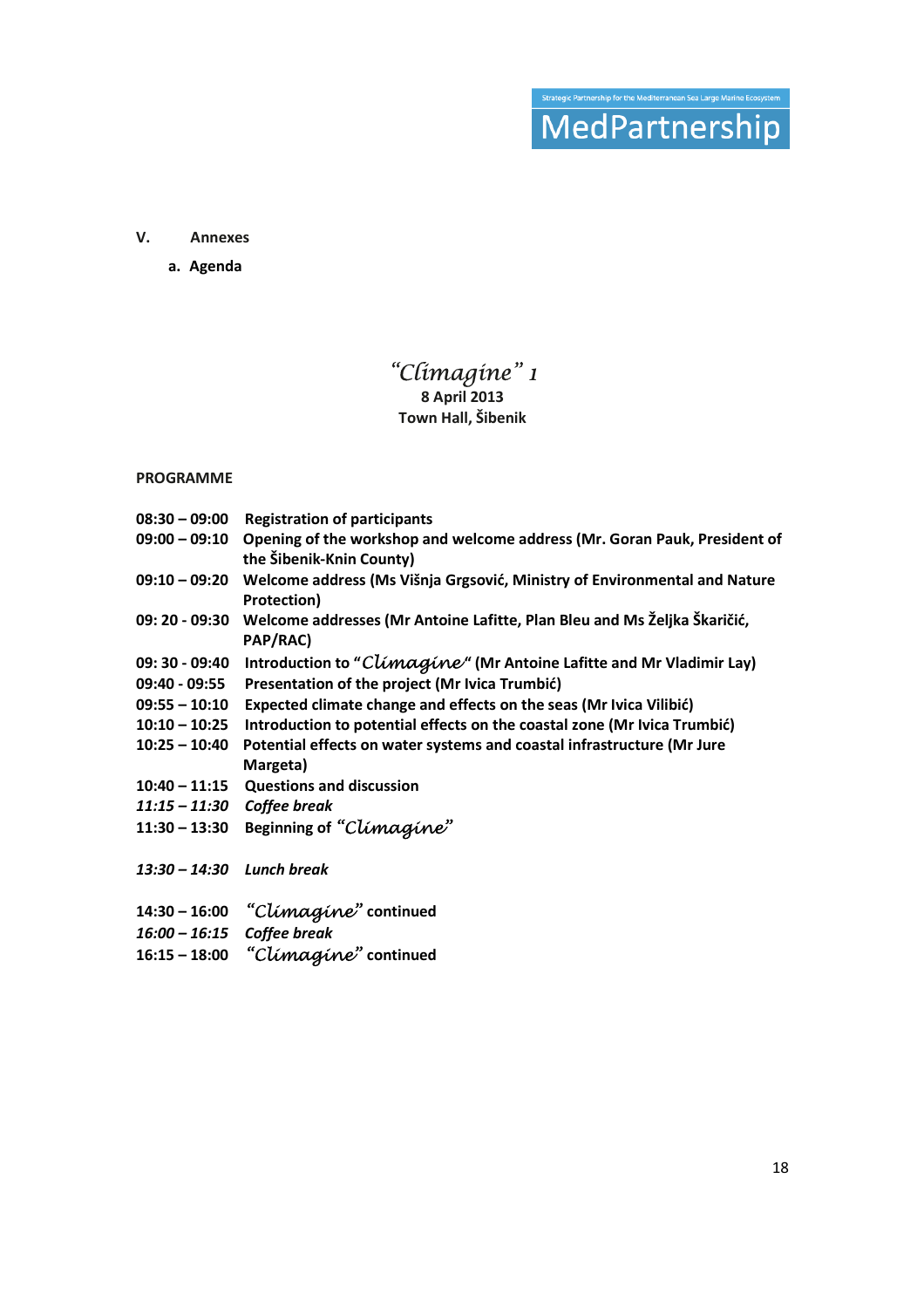## trategic Partnership for the Mediterranean Sea Large Marine Ecosyst MedPartnership

#### **b. List of participants**

#### **MINISTRIES**

#### **Ministry of Environmental and Nature Protection**

Ms Višnja Grgasović Head Service for the Protection of Climate, Ozon Layer and Sea Ulica Republike Austrije 14 10000 Zagreb Tel: 01 3717217 Faks: 01 3717157 E-mail: Visnja.Grgasovic@mzoip.hr

Mr Ivan Radić Senior Consultant Service for the Protection of Climate, Ozon Layer and Sea Ulica Republike Austrije 14 10000 Zagreb Tel: 01 3717242 Fax: 01 3717135 E-mail: ivan.radic@mzoip.hr

Ms Nevia Kružić Head Department for Protection of Sea and Coastal Area Užarska 2/1 51000 Rijeka Tel: 052 213499 Fax: 052 214324 E-mail: nevia.kruzic@mzoip.hr

Me Gordana Ruklić Head Service for General Environmental Protection Policy and International Relations Ulica Republike Austrije 14 10000 Zagreb Tel: 01 3717238 Fax: 01 3717122 E-mail: gordana.ruklic@mzoip.hr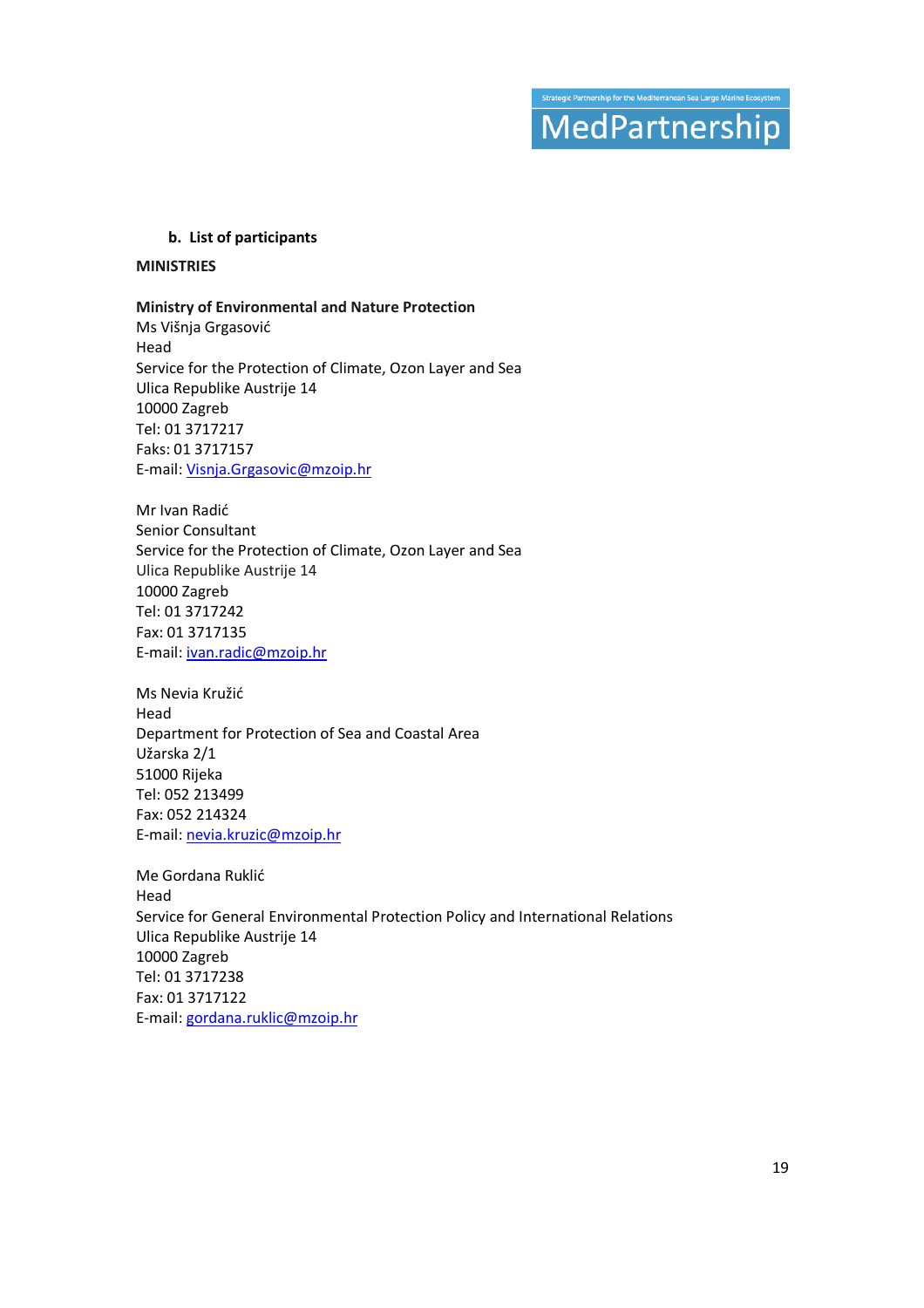## gic Partnership for the Mediterranean Sea Large Marine Ecosys MedPartnership

#### **Ministry of Construction and Physical Planning**

Ms Sandra Momčilović Head of Department Directorate for Physical Planning Ulica Republike Austrije 20 10000 Zagreb Tel. 01-3782145 Fax: 01-3782152 E-mail: sandra.momcilovic@mgipu.hr

#### **NATIONAL INSTITUTIONS**

#### **Croatian Waters**

Ms Ivana Gabrić VGO Split Vukovarska 35 21000 Split Tel: 021-309401 E-mail: ivana.gabric@voda.hr

Mr Tihomir Galić Tel: 021-309401 E-mail: tihomir.galic@voda.hr

Ms Mirjana Švonja Tel: 021-309401 E-mail: tihomir.galic@voda.hr

#### **Hydrographic Institute of the Republic of Croatia**

Mr Hrvoje Mihanović Hydrographic Institute of the Republic of Croatia – Split Zrinsko-Frankopanska 161 HR-21000 Split Tel: 021-308800 E-mail: hrvoje.mihanovic@hhi.hr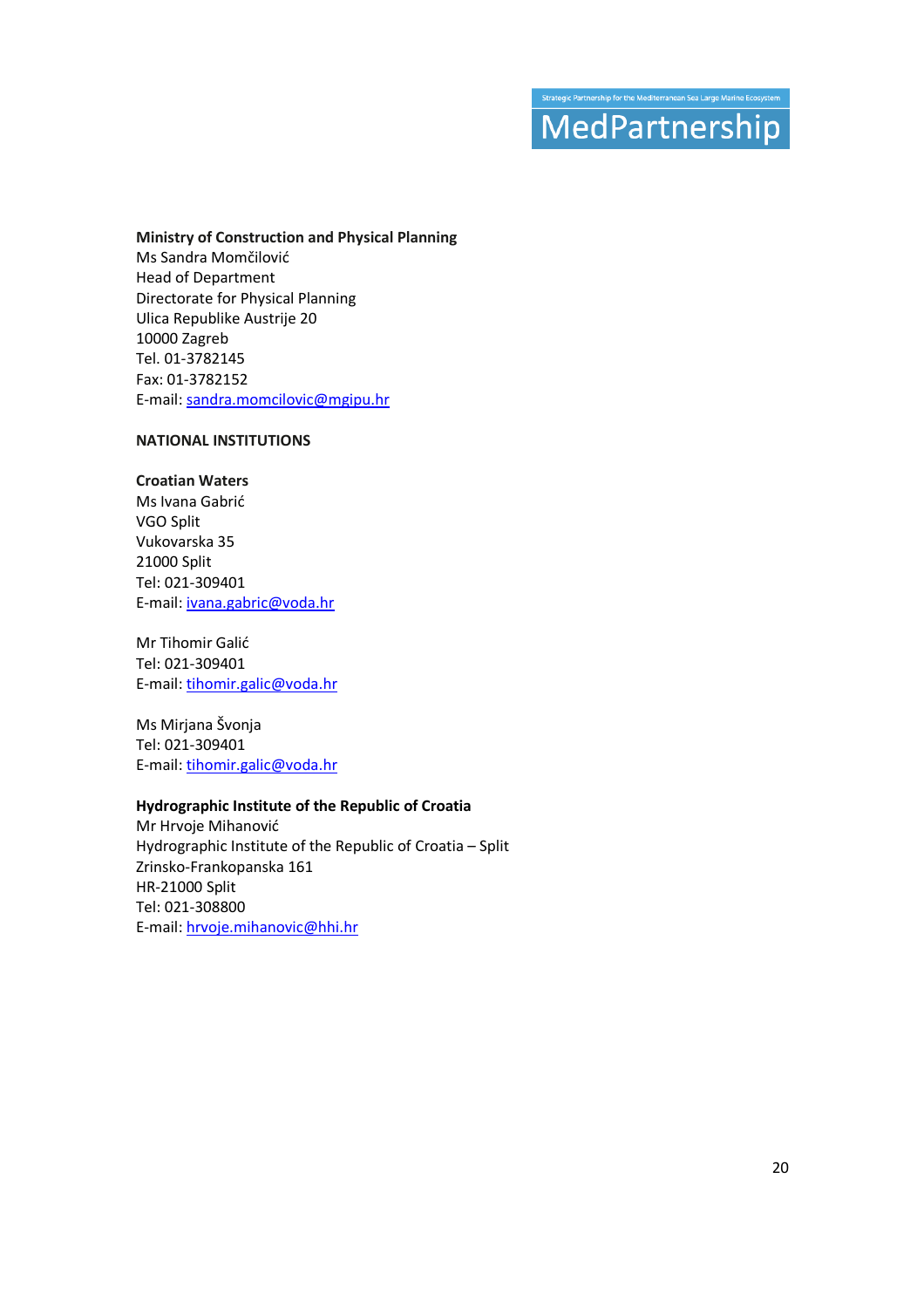## trategic Partnership for the Mediterranean Sea Large Marine Ecosys MedPartnership

#### **INSTITUTIONS OF THE ŠIBENIK-KNIN COUNTY**

**Šibenik-Knin County**  Mr Goran Pauk President of the County Trg Pavla Šubića I. br. 2 22000 Šibenik E-mail: zupan@sibensko-kninska-zupanija.hr

#### **Department of Maritime Affairs, Transport and Insular Development**

Ms Jadranka Fržop Head Tel: 022-460741 Fax: 022-460752 E-mail: pomorstvo@skz.hr

#### **Department of Physical Planning and Construction**

Mr Gojislav Krnić Head Kralja Zvonimira 16 22000 Šibenik Tel: 022-342777 Fax: 022-342790 E-mail: uredjenje.gradnja@skz.hr

#### **Department of Environment and Municipal Affairs**

Ms Sanja Slavica Matešić Head Tel: 022-460748 Fax: 022-460754 E-mail: okolis.komunalno@skz.hr

Ms Živana Lambaša Belak Senior Consultant for Environmental Protection Tel: 022-460745 E-mail: zivana.lambasa.belak@skz.hr

Ms Marica Spahija Consultant for Municipal Affairs Tel: 022-460746 E-mail: marica.spahija@sibensko-kninska-zupanija.hr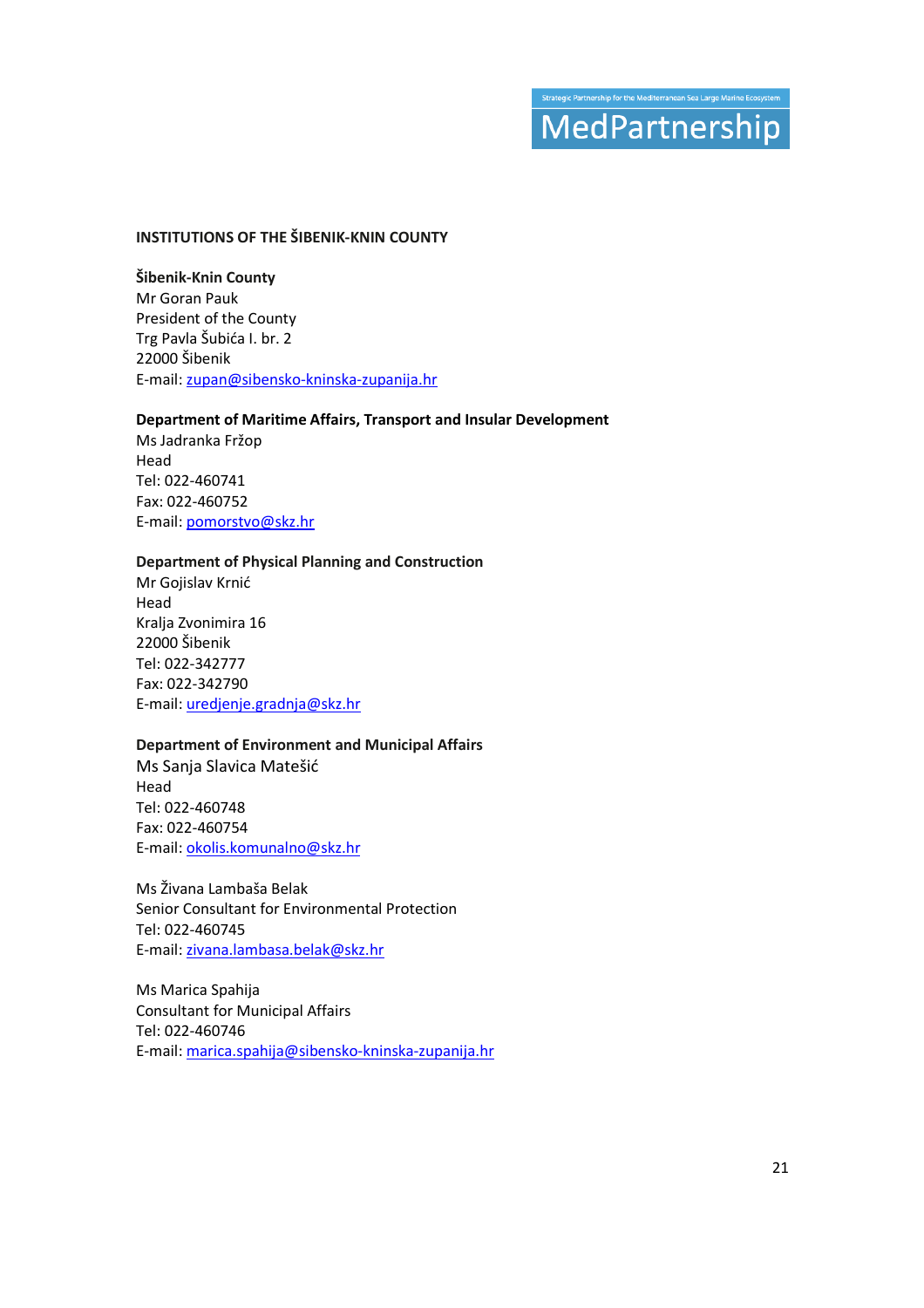## .<br>Strategic Partnership for the Mediterranean Sea Large Marine Ecosyst MedPartnership

Ms Ivana Juričev Martinčev Tel: 022-460747 E-mail: ivana.juricev-martincev@sibensko-kninska-zupanija.hr

#### **Public Institution Regional Development Agency of the Šibenik-Knin County**

Mr Ivan Jurković Scientific Consultant Prilaz tvornici 39 22000 Šibenik Tel: 022-217113 / 200473 Fax: 022-217114 E-mail: ivan.jurkovic@rra-sibenik.hr

#### **Public Institution for Management of Protected Areas and Other Protected Resources of the Šibenik-Knin County**

Ms Anita Babačić Ajduk Director Prilaz tvornici 39 22 000 Šibenik Tel: 022-218462 Fax: 022-218331 E-mail: ababacic@zpv-sibenik.hr

Ms Tina Dragutin Scientific Consultant Tel: 022-218-462 e-mail: zastitaprirode@zpv-sibenik.hr

Mr Hrvoje Zekanović Tel: 022-218-462 e-mail: zastitaprirode@zpv-sibenik.hr

#### **Public Institution Institute for Physical Planning of the Šibenik-Knin County**

Mr Damir Lučev Director Vladimira Nazora 14 22000 Šibenik Tel: 022-217255 Fax: 022-217256 E-mail: zavod-za-prostorno-uređenje@si.htnet.hr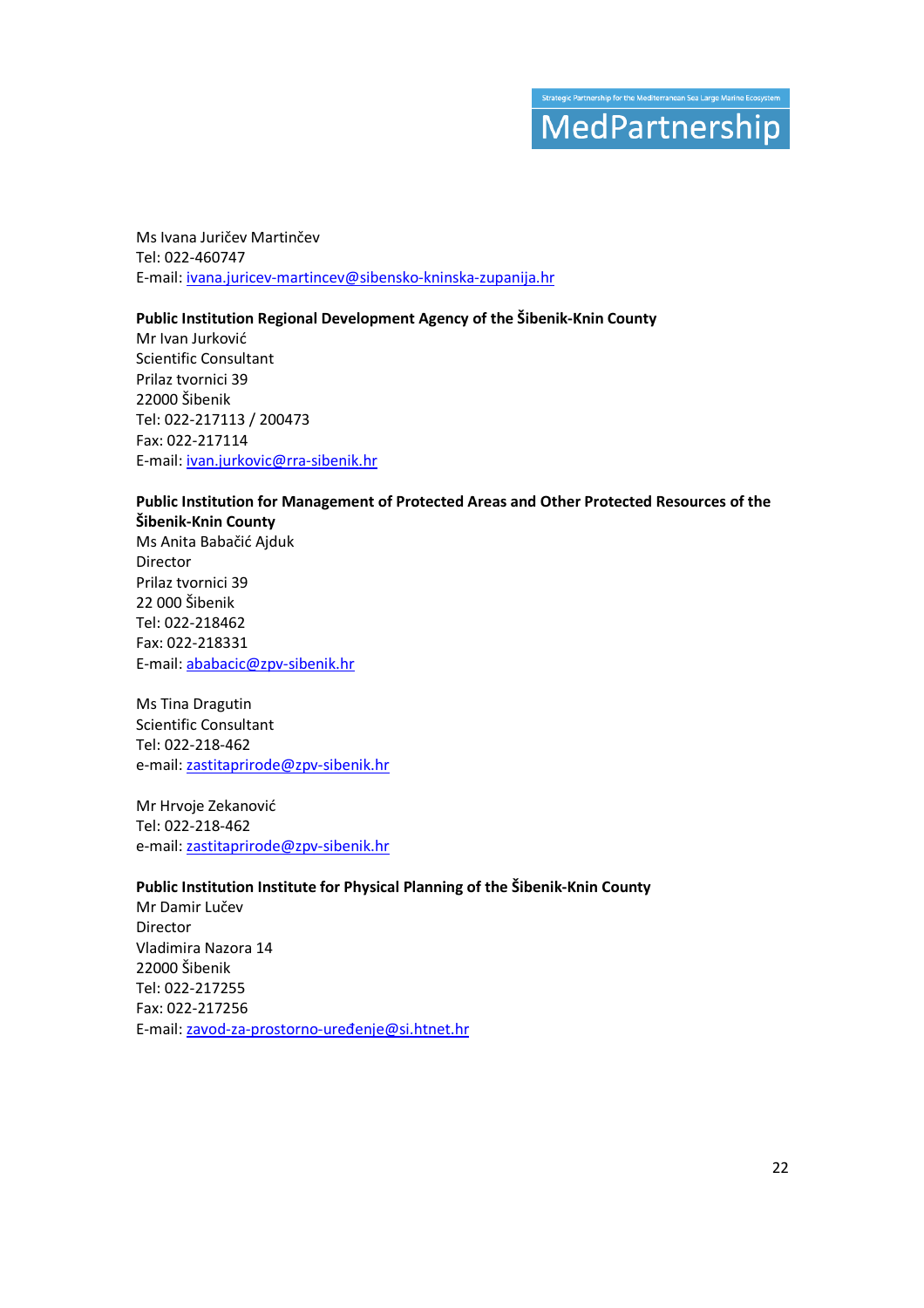## .<br>Strategic Partnership for the Mediterranean Sea Large Marine Ecosyste MedPartnership

Ms Sanja Kljajić Tel: 022-217255 E-mail: zavod-za-prostorno-uređenje@si.htnet.hr

Ms Irena Terzanović Tel: 022-217255 E-mail: zavod-za-prostorno-uređenje@si.htnet.hr

#### **Port Authority of the Šibenik-Knin County**

Mr Željko Dulibić Director Draga 14 22000 Šibenik Tel: 022-219852 Fax: 022-219863 E-mail : zeljko.dulibic@cpa-sibenik-knin.hr

Ms Nikolina Araz Tel: 022-219852 E-mail **:** nikolina.aras@cpa-sibenik-knin.hr

Mr Nebojša Makarin Tel: 022 219852 E-mail **:** nebojsa.makarin@cpa-sibenik-knin.hr

#### **MUNICIPALITIES**

**Bilice**  Mr Krešimir Čaleta – Car Head of the Management Department Bosuć 3 22220 Bilice Tel.: 022-310519 Fax: 022-310 528 E-mail: info@opcina-bilice.hr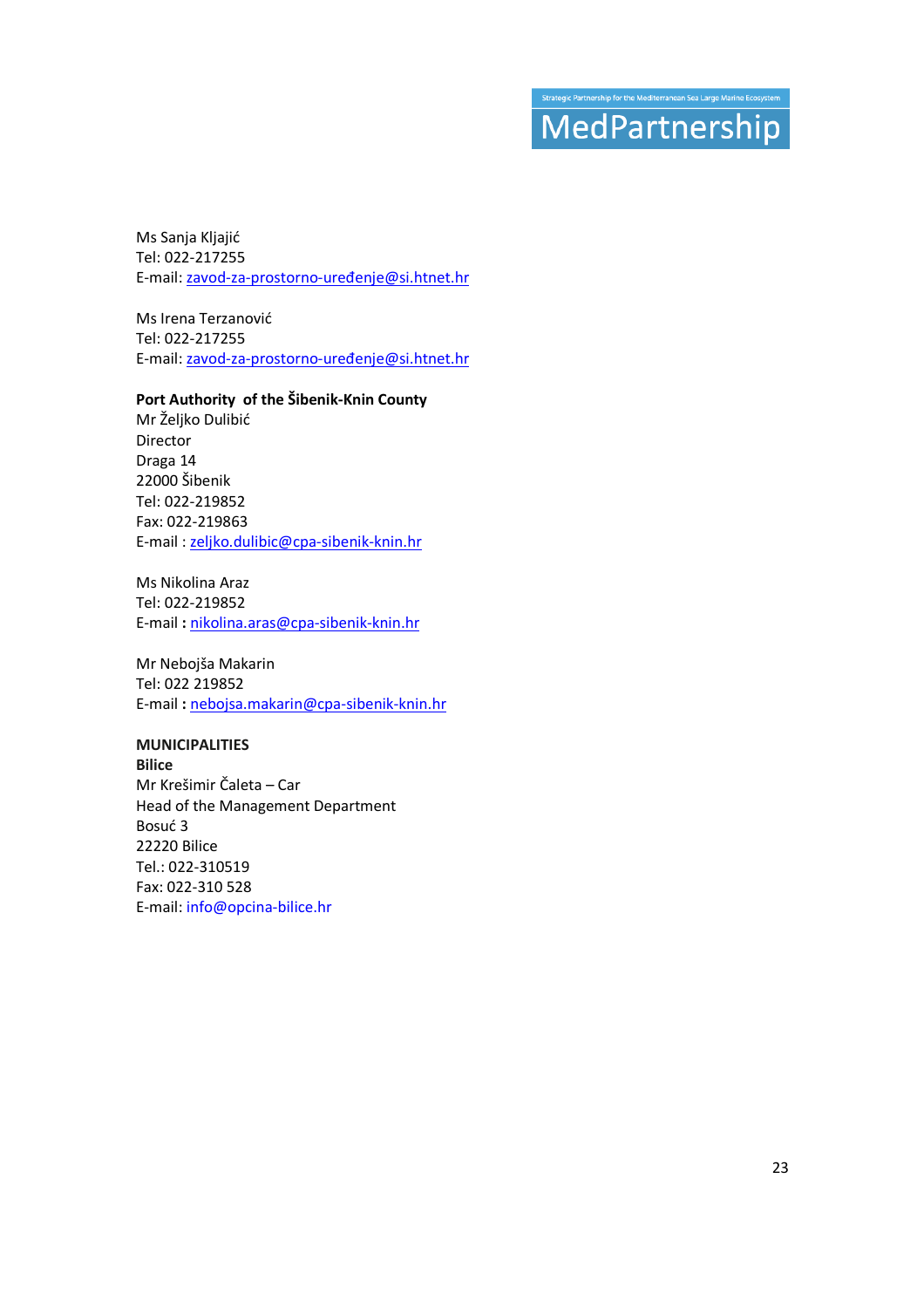## .<br>Strategic Partnership for the Mediterranean Sea Large Marine Ecosyste MedPartnership

#### **LOCAL COUNCILS**

**Local Council of Kaprije**  Mr Dinko Jelovčić Chairman Zapadna obala 116 Kaprije Mob: 095-8302231

#### **Local Council of Žirje**

Mr Anton Dobra Chairman Mikavica Tratinska 20 Žirje Mob: 098-9454700

#### **PROFESSIONAL INSTITUTIONS AND ORGANISATIONS**

**National Park Krka**  Ms Gordana Goreta Head of the Department for the Protection of Waters, Travertine Barriers and Biodiversity Tel: 022-201757 Fax. 022-336836 E-mail: gordana.goreta@npk.hr

#### **Institute of Public Health of the Šibenik-Knin County**

Ms Lidija Bujas Head of the Environmental Service (member of the National Board for Monitoring Marine Strategy) Put groblja 6 22000 Šibenik Tel: 022-212425 Fax: 022-212430 E-mail: ekologija©zzjz-sibenik.hr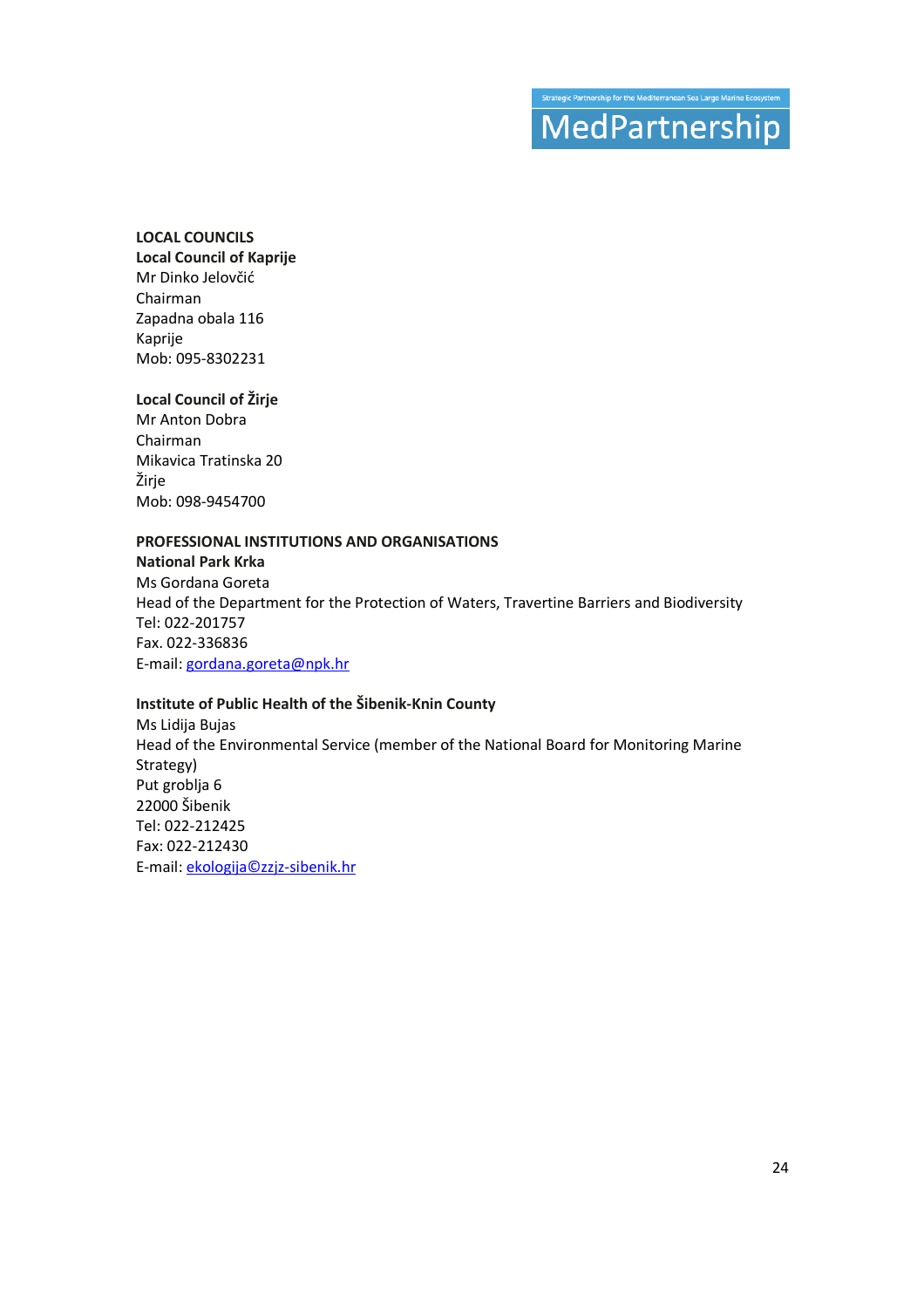## gic Partnership for the Mediterranean Sea Large Marine Ecosy MedPartnership

#### **Tourist Board of the Šibenik-Knin County**

Mr. Šime Vlašić Director Tourist Board of the Šibenik-Knin County Fra Nikole Ružića bb 22 000 Šibenik Tel: 022-219 072 Fax: 022-212 346 E-mail: info@sibenikregion.com

#### **State Directorate for Protection and Rescue – Regional office Šibenik**

Mr Milovan Kević Head Velimira Škorpika 5 22000 Šibenik Tel: 022-347240 Fax: 022-347244 E-mail: sibenik112@duzs.hr

Ms Danijela Erceg Head of the Department for Prevention and Planning Tel: 022-347425 E-mail: sibenik112@duzs.hr

#### **Public institution – Institute for Physical Planning of the Split-Dalmatia County**

Ms Nora Nikšić Public institution – Institute for Physical Planning of the Split-Dalmatia County Domovinskog rata 2 21000 Split Tel: 021-400160 E-mail: nora.niksic@dalmacija.hr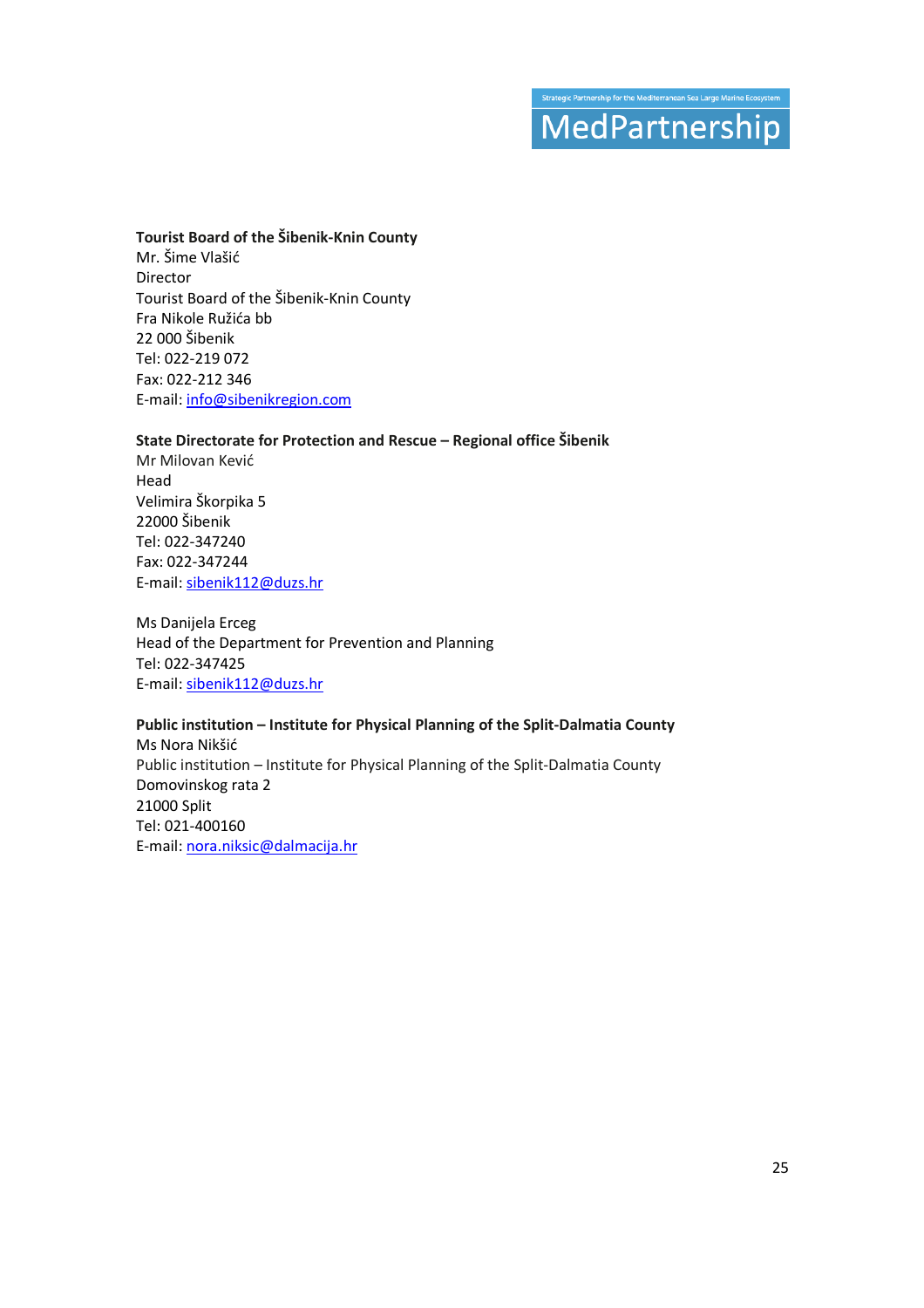## rategic Partnership for the Mediterranean Sea Large Marine Ecosyst MedPartnership

#### **NON-GOVERNMENTAL ORGANISATIONS**

**Ecological association Krka Knin**  Mr Dimitrije Dujmović 7. Gardijske Brigade 13 22300 Knin Tel: 022-664608 Fax: 022-664608 E-mail: ekolosta.udruga.krka@si.t-com.hr

Ms Nataša Mudronja Tel: 022 664608 Fax: 022 664608 E-mail: ekolosta.udruga.krka@si.t-com.hr

Mr Srečko Kmetić Tel: 022 664608 Fax: 022 664608 E-mail: ekolosta.udruga.krka@si.t-com.hr

#### **Association for Nature, Environment and Sustainable Development SUNCE**

Ms Milena Šijan Obala hrvatskog narodnog preporoda 7 21 000 Split Tel: 021-360779 Fax: 021-317254 E-mail : milena.sijan@sunce-st.org

#### **ACADEMIC COMMUNITY**

#### **Polytechnic in Šibenik**

Ms Tanja Radić Lakoš Polytechnic in Šibenik Trg Andrije Hebranga 11 22000 Šibenik Tel: 022-311060 Fax: 022-216716 E-mail: marko.radacic@vus.hr

#### **Polytechnic "Marko Marulić"**

Mr Marko Jelić Petra Krešimira IV. 30 22300 Knin Tel: 022 664450 Fax: 022 661374 E-mail: marko.jelic@veleknin.hr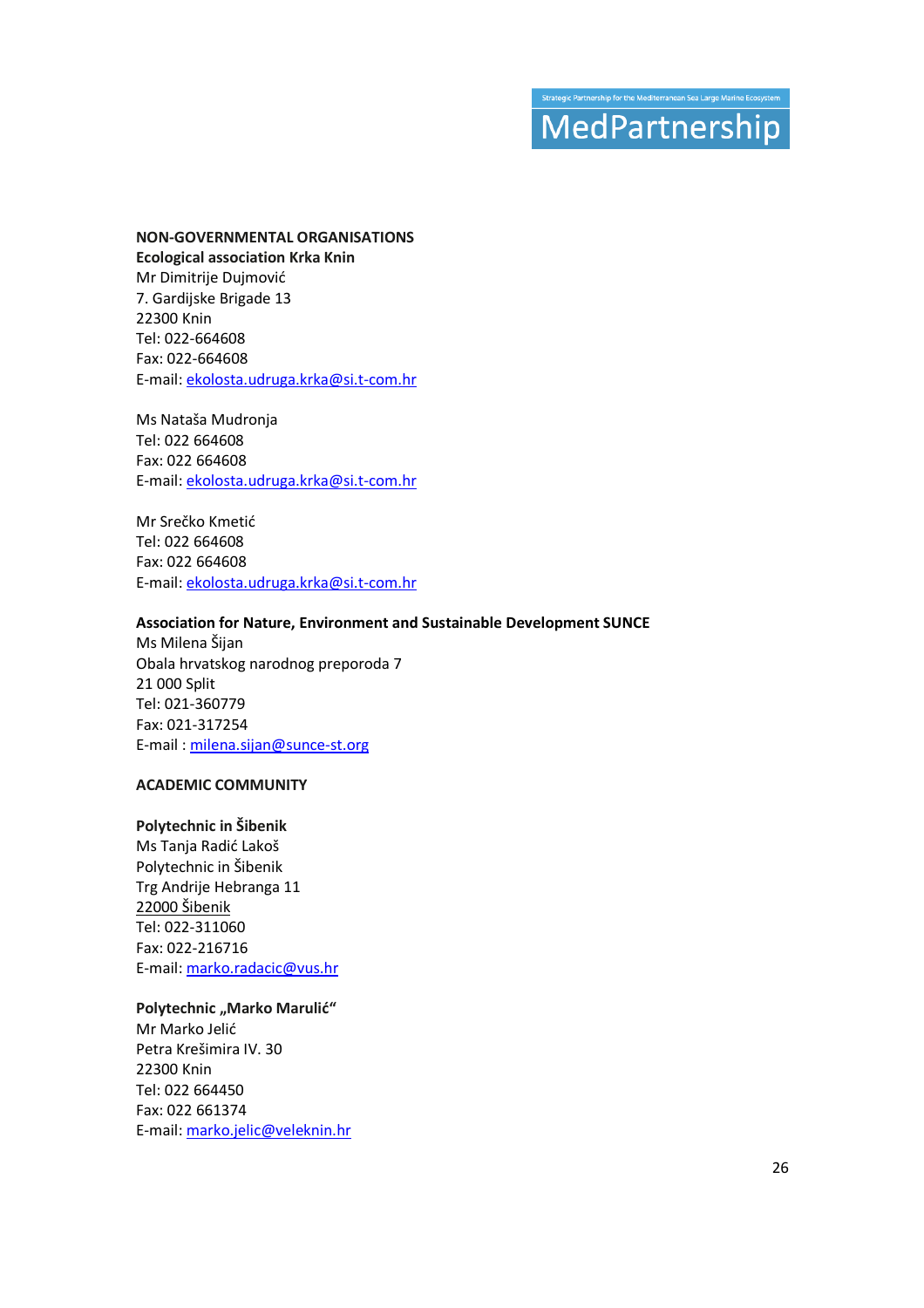## gic Partnership for the Mediterranean Sea Large Marine Ecosy: MedPartnership

**Mining** - **Geology** - **Petroleum Engineering Faculty, Zagreb** Mr Zoran Nakić Vice-Dean for Finance and Business Mining – Geology – Petroleum Engineering University of Zagreb Pierottijeva 6 10000 Zagreb Tel: 01-5535766 Fax: 01-4836064 E-mail: zoran.nakic@rgn.hr

#### **Faculty of Economics, Split**

Ms Maja Fredotović Vice-Dean for Development and New Products University of Split – Faculty of Economics Cvite Fiskovića 5 21000 Split Tel : 021-430674 Fax: 021-430701 E-mail : maja.fredotovic@efst.hr

Ms Silvia Golem Tel : 021-430673 Fax: 021-430701 E-mail: sgolem@efst.hr

Ms Slađana Pavlinović Tel : 021-430729 Fax: 021-430701 E-mail : sladjana.pavlinovic@efst.hr

#### **AUTHORS OF PHYSICAL PLANS**

#### **Institute IGH**

Ms Ivana Bojić Matice hrvatske 15 21000 Split Tel: 021-558666 Fax: 021-465335 E-mail: ivana*.*bojic*@*igh*.*hr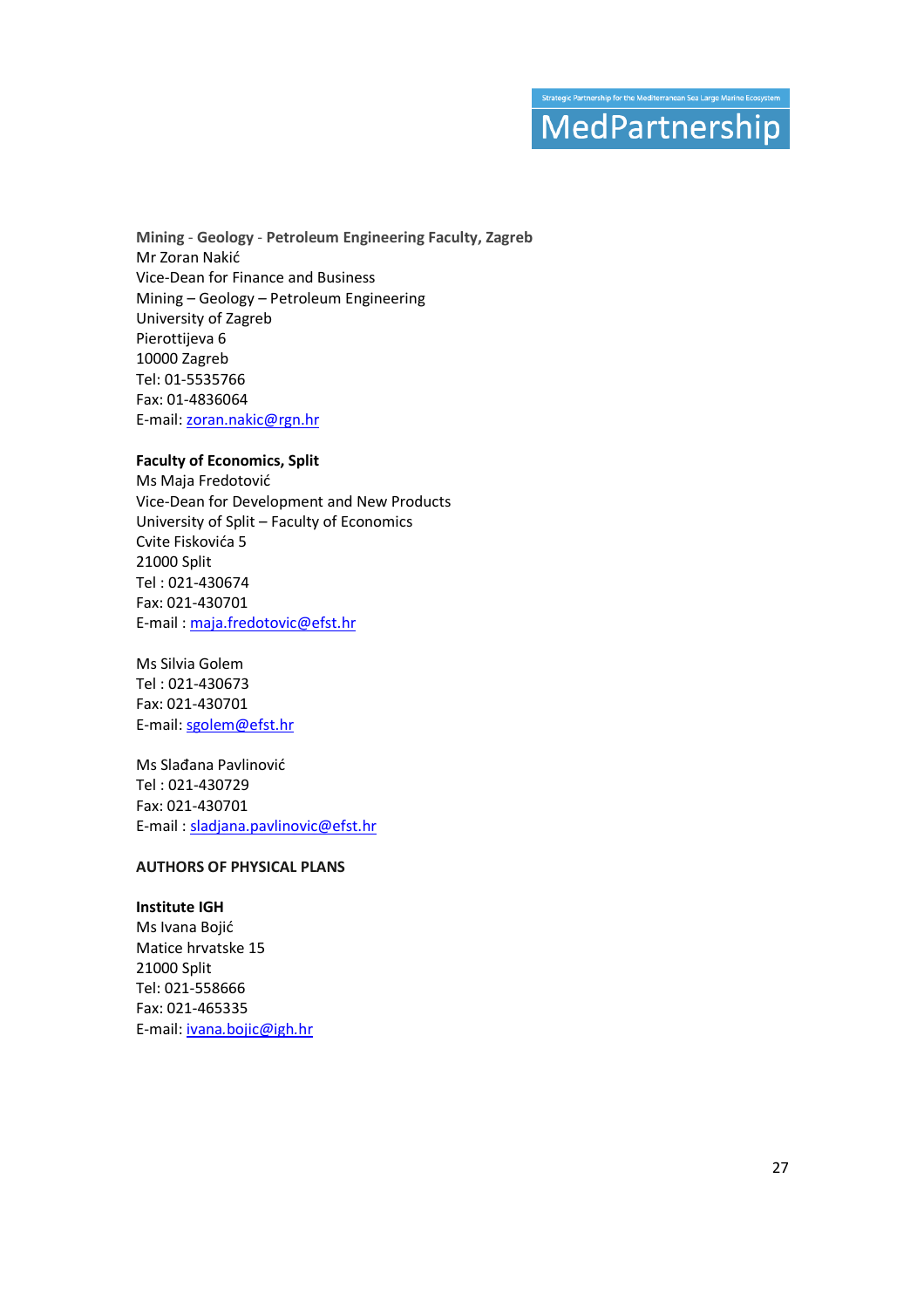## trategic Partnership for the Mediterranean Sea Large Marine Ecosyst MedPartnership

#### **Town-Planning Institute of Croatia**

Mr Ante Senjanović Town-Planning Institute of Croatia Frane Petrića 4 10000 Zagreb Tel: 01-4804300 Fax: 01-4812708 E-mail: r1@uih.hr

#### **Licensed Architect**

Mr. Hrvoje Skračić, Architectureal bureau Krste Stošića 3 22000 Šibenik Tel: 098-266911

#### **INTERNATIONAL ORGANISATIONS**

#### **Plan Bleu**

Mr Antoine Lafitte 15 rue Beethoven Sophia Antipolis 06560 Valbonne France Tel: +33 4 92 387142 Fax: + 33 4 92 387131 E-mail: alafitte@planbleu.org

#### **Plan Bleu Expert**

Mr Vladimir Lay Travanjska 19 10000 Zagreb Tel: 01-3872872 E-mail: lay.vladimir@gmail.com

#### **Priority Actions Programme Regional Activity Centre (PAP/RAC)**

Ms Željka Škaričić Director Kraj Sv. Ivana 11 21000 Split Tel: 021-340471 Fax: 021-340490 E-mail: zeljka.skaricic@ppa.t-com.hr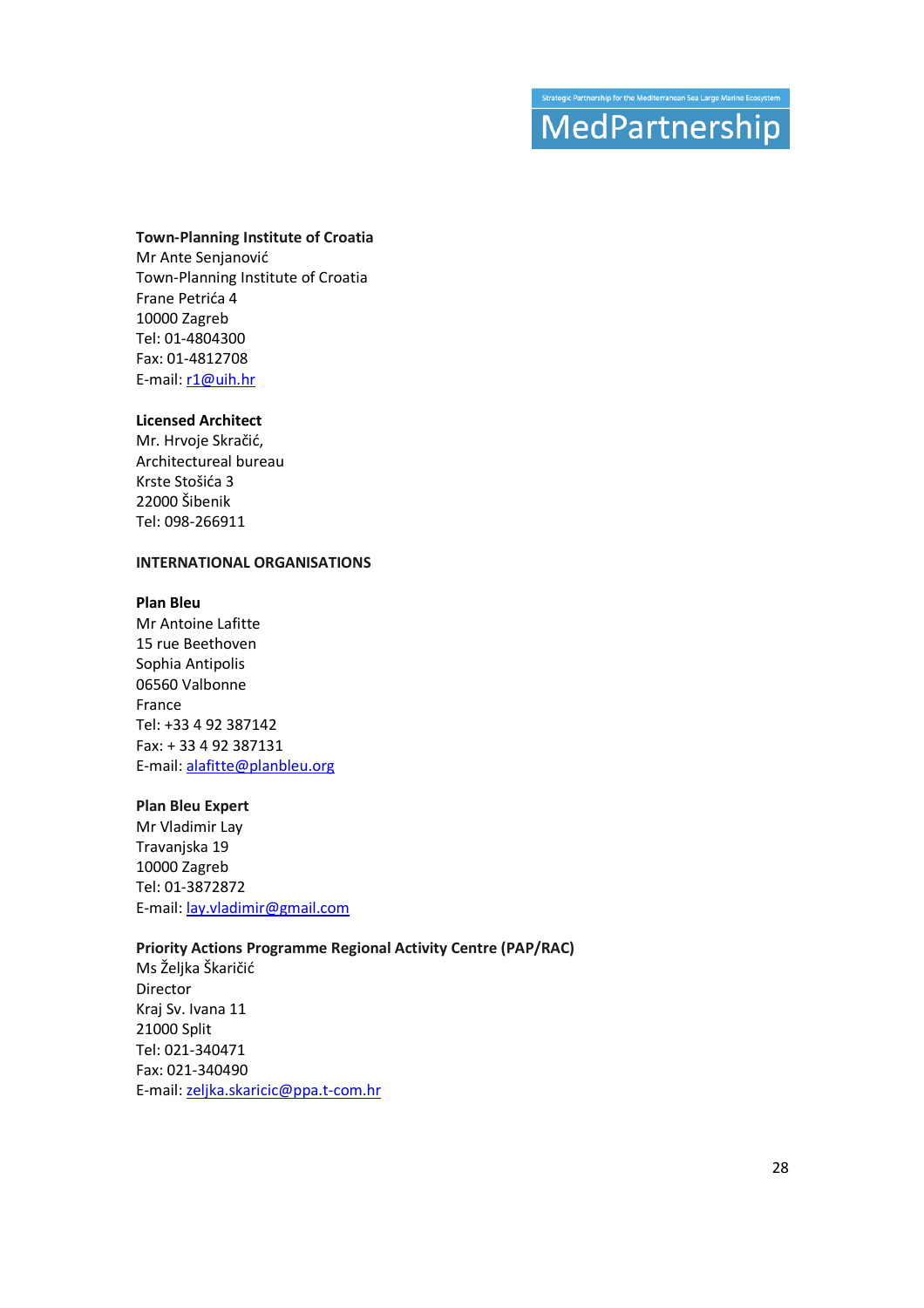## trategic Partnership for the Mediterranean Sea Large Marine Ecosyst MedPartnership

Ms Lada Jakelić Financial Assistant Tel: 021-340470 E-mail: lada.jakelic@ppa.t-com.hr

Mr Sylvain Petit Programme Officer Tel: 021-340474 E-mail: sylvain.petit@ppa.t-com.hr

Ms Daria Povh Škugor Programme Officer Tel: 021-340478 E-mail: daria.povh@ppa.t-com.hr

Mr Neven Stipica Programme Officer Tel: 021-340479 E-mail: neven.stipica@ppa.t-com.hr

Ms Veronique Evers Tel: 021-340478 E-mail: veronique.evers@ppa.t-com.hr

Mr Jure Margeta Head oft he Department of Water Management and Protection Faculty of Civil Engineering, Architecture and Geodesy University of Split Matice hrvatske 15 21000 Split Tel: 021-303356 E-mail: margeta@gradst.hr

Ms Marina Stenek Mob: 091-5382585 E-mail: marinastenek@gmail.com

Mr. Ivica Trumbić Tel: 021-339520 Fax: 021-340018 E-mail: ivica.trumbic@gmail.com